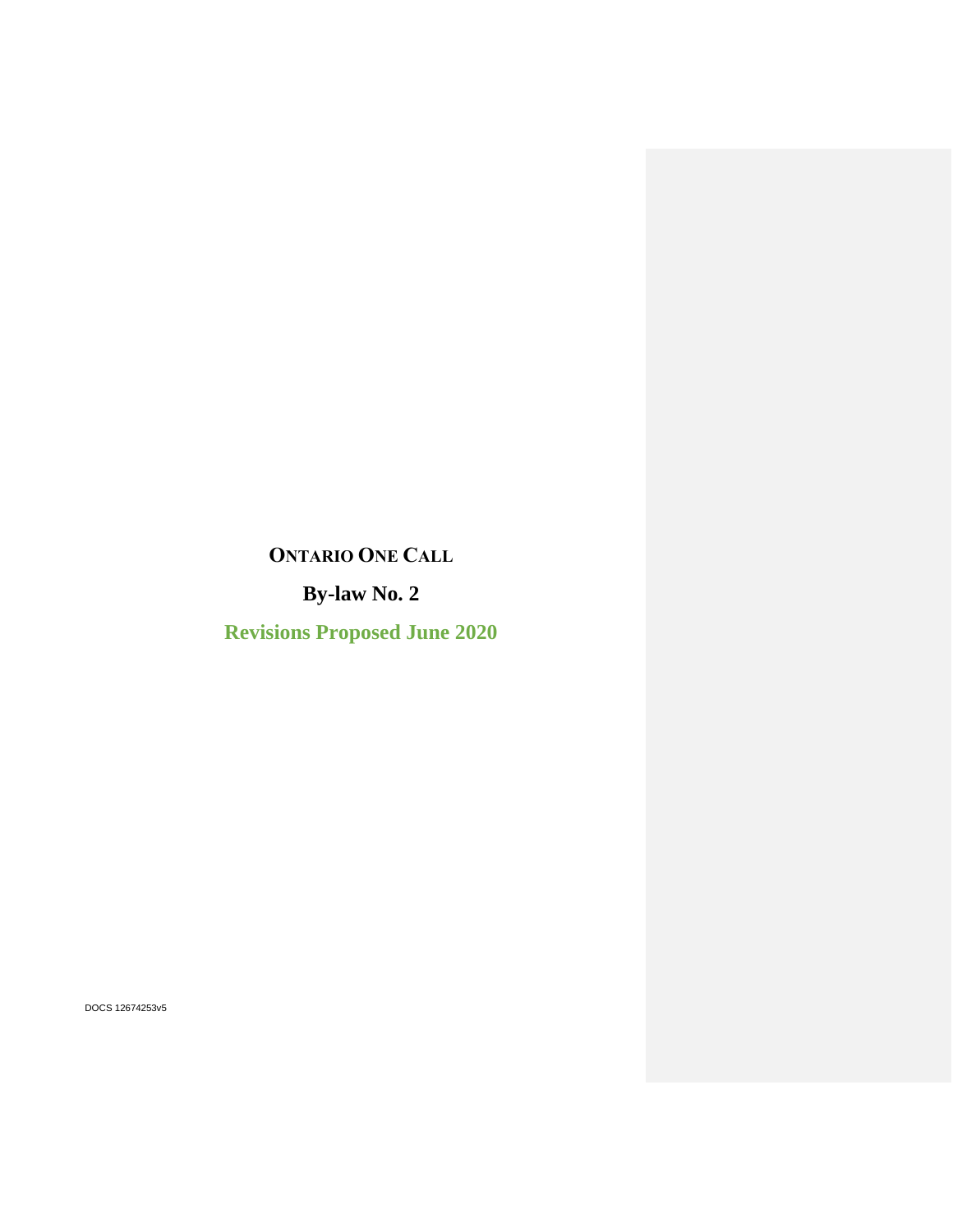# **TABLE OF CONTENTS**

| Section 1.01  |  |  |  |  |
|---------------|--|--|--|--|
|               |  |  |  |  |
| Section 2.01  |  |  |  |  |
| Section 2.02  |  |  |  |  |
|               |  |  |  |  |
| Section 3.01  |  |  |  |  |
|               |  |  |  |  |
| Section 4.01  |  |  |  |  |
|               |  |  |  |  |
| Section 5.01  |  |  |  |  |
|               |  |  |  |  |
| Section 6.01  |  |  |  |  |
|               |  |  |  |  |
| Section 7.01  |  |  |  |  |
|               |  |  |  |  |
|               |  |  |  |  |
| Section 8.01  |  |  |  |  |
|               |  |  |  |  |
| Section 9.01  |  |  |  |  |
|               |  |  |  |  |
| Section 10.01 |  |  |  |  |
| Section 10.02 |  |  |  |  |
| Section 10.03 |  |  |  |  |
| Section 10.04 |  |  |  |  |
| Section 10.05 |  |  |  |  |
| Section 10.06 |  |  |  |  |
|               |  |  |  |  |
| Section 11.01 |  |  |  |  |
| Section 11.02 |  |  |  |  |
| Section 11.03 |  |  |  |  |
| Section 11.04 |  |  |  |  |
| Section 11.05 |  |  |  |  |
| Section 11.06 |  |  |  |  |
| Section 11.07 |  |  |  |  |
| Section 11.08 |  |  |  |  |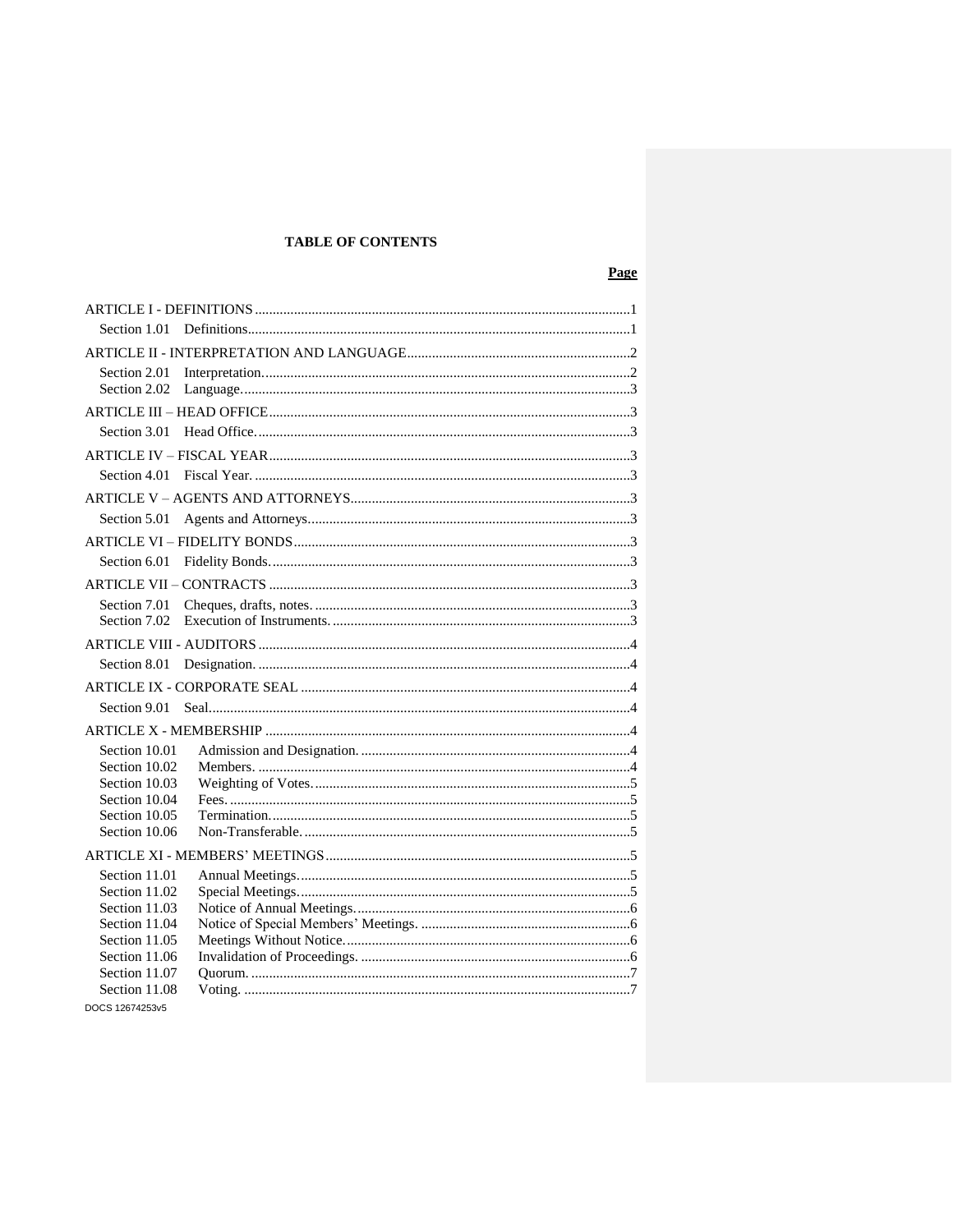| Section 11.09 |  |
|---------------|--|
| Section 11.10 |  |
| Section 11.11 |  |
|               |  |
| Section 12.01 |  |
| Section 12.02 |  |
| Section 12.03 |  |
| Section 12.04 |  |
| Section 12.05 |  |
| Section 12.06 |  |
| Section 12.07 |  |
|               |  |
| Section 13.01 |  |
| Section 13.02 |  |
| Section 13.03 |  |
| Section 13.04 |  |
| Section 13.05 |  |
| Section 13.06 |  |
| Section 13.07 |  |
| Section 13.08 |  |
| Section 13.09 |  |
| Section 13.10 |  |
|               |  |
| Section 14.01 |  |
| Section 14.02 |  |
|               |  |
| Section 15.01 |  |
| Section 15.02 |  |
| Section 15.03 |  |
| Section 15.04 |  |
| Section 15.05 |  |
| Section 15.06 |  |
| Section 15.07 |  |
| Section 15.08 |  |
| Section 15.09 |  |
| Section 15.10 |  |
| Section 15.11 |  |
|               |  |
| Section 16.01 |  |
| Section 16.02 |  |
| Section 16.03 |  |
| Section 16.04 |  |
| Section 16.05 |  |

DOCS 12674253v5

 $\sim$ ii  $\sim$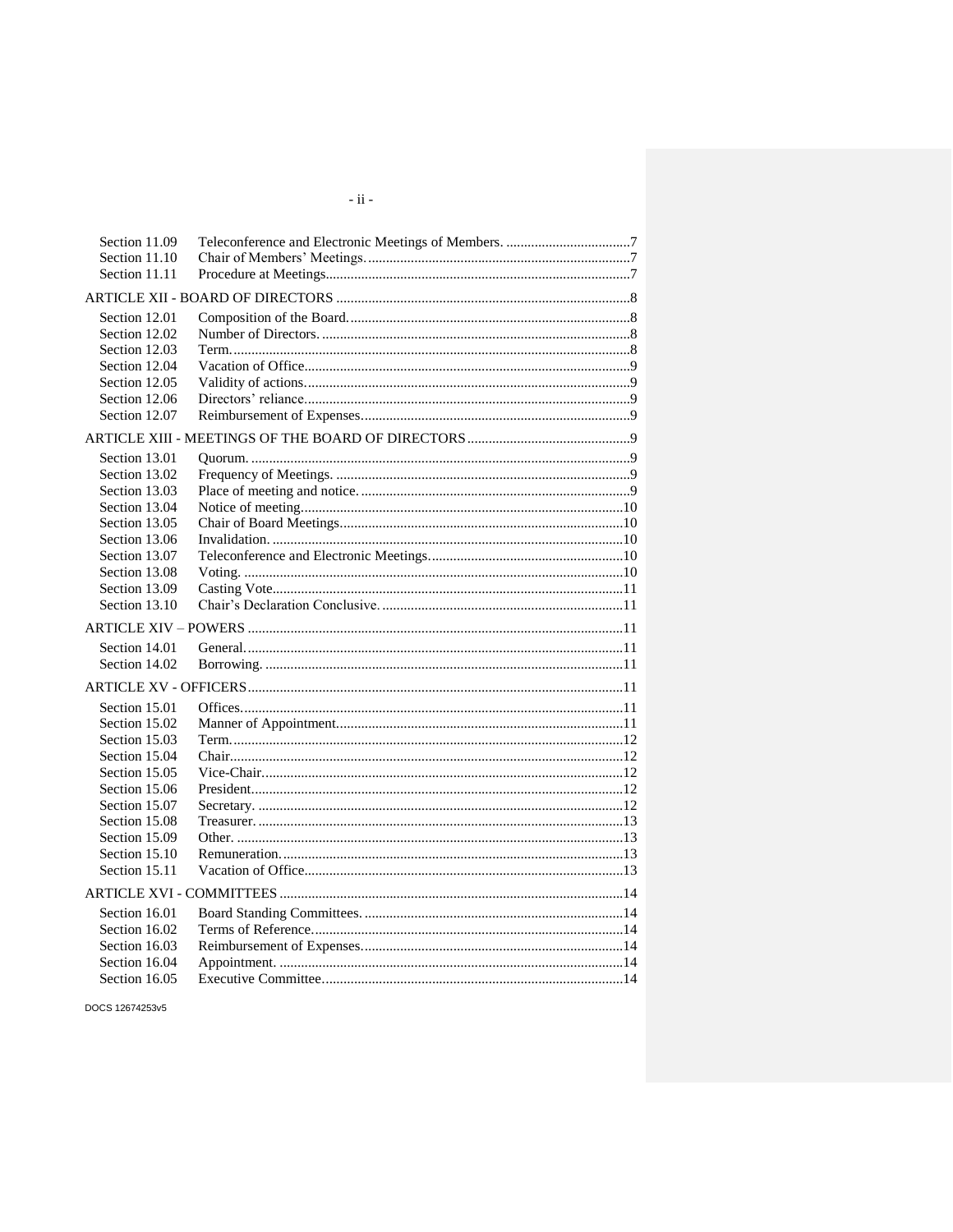| Section 16.06 |                                                             |  |
|---------------|-------------------------------------------------------------|--|
| Section 16.07 |                                                             |  |
| Section 16.08 | Human Resources, Governance and Nomination Committee15      |  |
| Section 16.09 |                                                             |  |
| Section 16.10 |                                                             |  |
| Section 16.11 |                                                             |  |
|               |                                                             |  |
| Section 17.01 |                                                             |  |
| Section 17.02 |                                                             |  |
| Section 17.03 |                                                             |  |
| Section 17.04 |                                                             |  |
| Section 17.05 |                                                             |  |
|               |                                                             |  |
| Section 18.01 |                                                             |  |
| Section 18.02 |                                                             |  |
|               | ARTICLE XIX - SERVICES TO BE PROVIDED BY THE CORPORATION 17 |  |
| Section 19.01 |                                                             |  |
| Section 19.02 |                                                             |  |
|               |                                                             |  |
| Section 20.01 |                                                             |  |
| Section 20.02 |                                                             |  |
| Section 20.03 |                                                             |  |
|               |                                                             |  |
| Section 21.01 |                                                             |  |
| Section 21.02 |                                                             |  |
| Section 21.03 |                                                             |  |
| Section 21.04 |                                                             |  |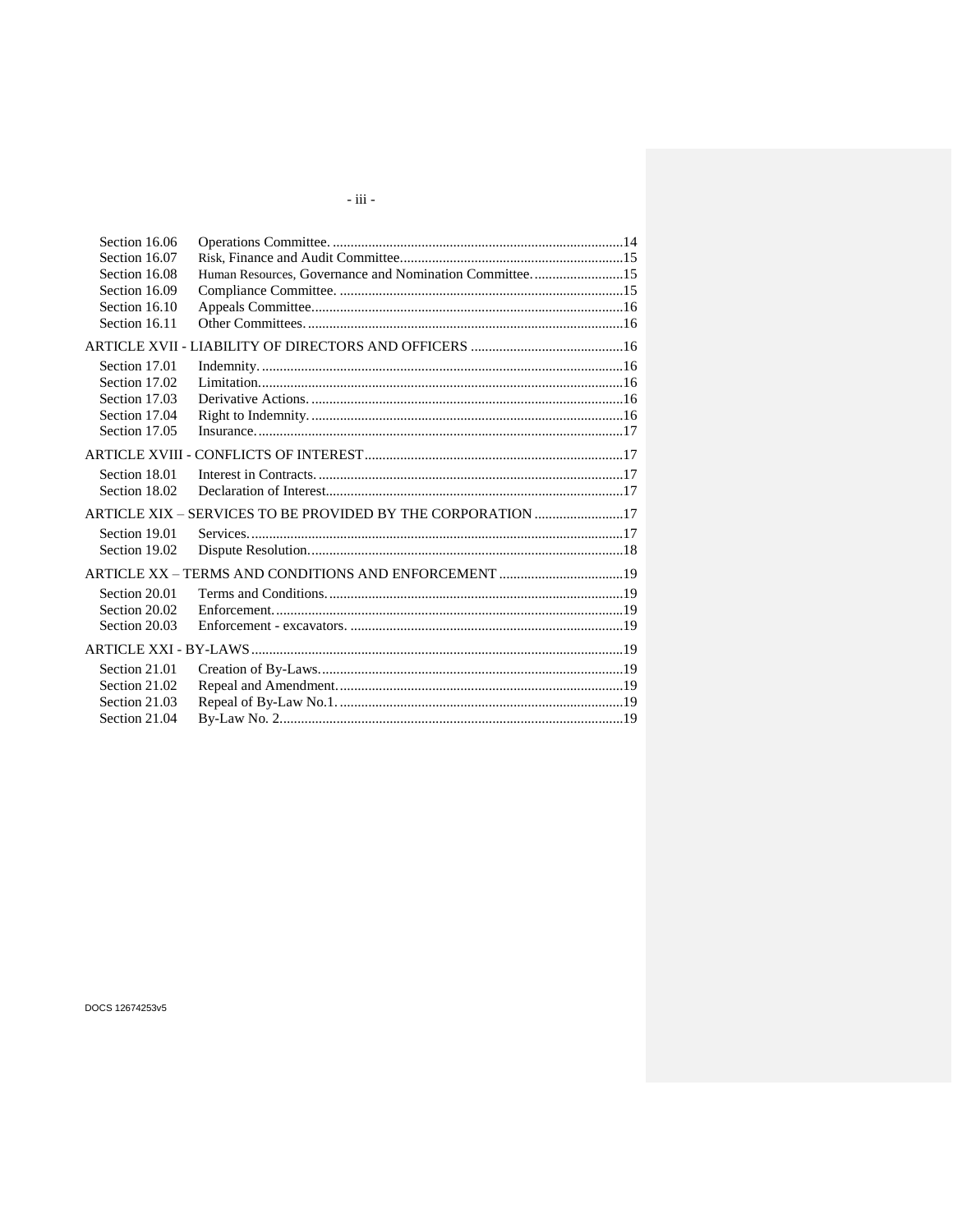#### **ONTARIO ONE CALL**

#### **BY-LAW NO. 2**

# **Recitals**

**WHEREAS** Ontario One Call (the "Corporation") is a not-for-profit corporation presently governed by the *Ontario Underground Infrastructure Notification System Act* and by Part III of the *Corporations Act* (Ontario), and will be governed by the *Not-for-Profit Corporations Act (Ontario)* upon its proclamation;

**AND WHEREAS** it is intended that all organizations who are responsible to ensure delivery of "locates" based on requests conducted through Ontario One Call become Members of the Corporation;

**AND WHEREAS** five broad membership groups have been identified and include the Gas and Oil Pipeline Industry, the Electricity Industry, the Telecommunications and Cable Industry, the Municipalities and Government Industry and a category of other owners or operators of underground infrastructure ("Others"), and that those organizations are to become voting members in the Corporation with rights as prescribed by statute, in the accompanying Members Bill of Rights and this By-law and be subject to terms and conditions as set out in Schedule 2 to this By-law.;

**AND WHEREAS** it is intended to structure the Board and the voting members to ensure equal representation from each of the first four above voting member groups and to allocate one Board representative for the Others category and two Board representatives to be reserved for suppliers of services to underground infrastructure (eg. excavators) so as to provide for a representative and workable governance model;

# **NOW THEREFORE THIS BY-LAW IS HEREBY ENACTED AS BY-LAW NO. 2.**

#### **ARTICLE I - DEFINITIONS**

Section 1.01 Definitions.

"**Act**" means the *Corporations Act (Ontario)* and when it is proclaimed in force, the *Not-for-Profit Corporations Act (Ontario)* and any successor legislation thereto.

"**Board**" means the board of directors of the Corporation elected in accordance with Article XII of this By-law.

"**Electricity Industry Members**" means the members of the Electricity Industry as determined by the Nominating Committee and the Executive Director.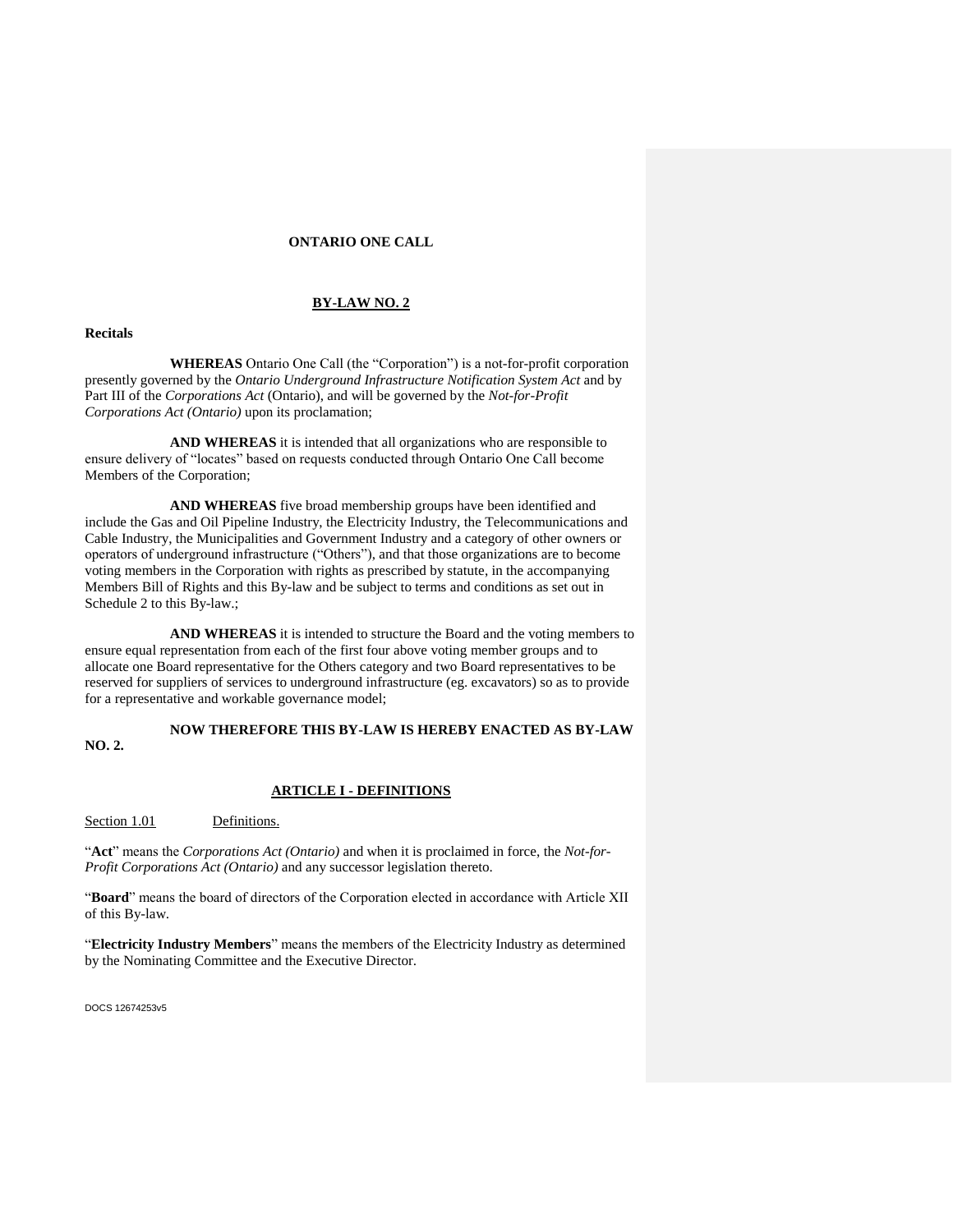| $-2-$                                                                                                                                                                                                                                                                                                                                                                 |                                                                            |
|-----------------------------------------------------------------------------------------------------------------------------------------------------------------------------------------------------------------------------------------------------------------------------------------------------------------------------------------------------------------------|----------------------------------------------------------------------------|
| "Excavator" means any individual, partnership, corporation, public agency or other person or<br>entity that digs, bores, trenches, grades, excavates, moves or breaks earth, rock or other<br>materials in the ground, and "excavation" has a corresponding meaning;                                                                                                  | <b>Commented [BH1]:</b> Adds already existing definition of                |
|                                                                                                                                                                                                                                                                                                                                                                       | excavator from Schedule 2 to the main by-law                               |
| "Executive Director" means the person employed by the Corporation as its most senior<br>employee but not on the Board of Directors but the position is neither a director position on the<br>Board nor a corporate officer position. However, the Executive Director is entitled to attend<br>meetings of the Board unless otherwise excluded therefrom by the Board. | <b>Commented [BH2]:</b> Simplifies definition of Executive Director        |
| "Gas and Oil Pipeline Industry Members" means the members of the Gas and Oil Pipeline<br>Industry as determined by the Nominating Committee and the Executive Director.                                                                                                                                                                                               |                                                                            |
| "Legacy Members" means Bell Canada, Enbridge Gas Distribution Inc. and Union Gas<br>Limited.                                                                                                                                                                                                                                                                          | <b>Commented [BH3]:</b> Removes outdated references to legacy<br>members   |
| "Members" means all of the voting members and consisting of the five sub-categories of voting<br>members being (1) Electricity Industry Members; (2) the Gas and Pipeline Industry Members;<br>(3) the Municipal and Government Industry Members; (4) the Telecommunications and Cable<br>Industry Members; and (5) Others.                                           |                                                                            |
| "Members Bill of Rights" means the bill of rights annexed as Schedule 1 to this By law which<br>may be amended and replaced from time to time on approval of the Board and Members.                                                                                                                                                                                   | <b>Commented [BH4]:</b> Members Bill of Rights is proposed for<br>deletion |
| "Municipalities and Government Industry Members" means the members of the Municipality<br>and Government Industry as determined by the Nominating Committee and the Executive<br>Director.                                                                                                                                                                            |                                                                            |
| "One Call Act" means the Ontario Underground Infrastructure Notification System Act.                                                                                                                                                                                                                                                                                  |                                                                            |
| "Specifications" means the specifications annexed as Schedule 4 to this By-law which may be<br>amended and replaced form time to time by the Board and approved by the Members.                                                                                                                                                                                       | <b>Commented [BH5]:</b> Schedule 4 is proposed for deletion                |
| "Telecommunication and Cable Industry Members" means the members of the<br>Telecommunication and Cable Industry as determined by the Nominating Committee and the<br><b>Executive Director.</b>                                                                                                                                                                       |                                                                            |
| "Voluntary Members" means persons who are not required under the One Call Act to become<br>Members but choose to voluntarily do so and are admitted to Membership by the Board.                                                                                                                                                                                       |                                                                            |
| <b>ARTICLE II- INTERPRETATION AND LANGUAGE</b>                                                                                                                                                                                                                                                                                                                        |                                                                            |
| Interpretation. In this By-law, words importing the singular number shall<br>Section 2.01<br>include the plural and vice versa. Words importing the masculine gender shall include the                                                                                                                                                                                |                                                                            |

DOCS 12674253v5

feminine and neuter genders. References to persons shall include firms and corporations.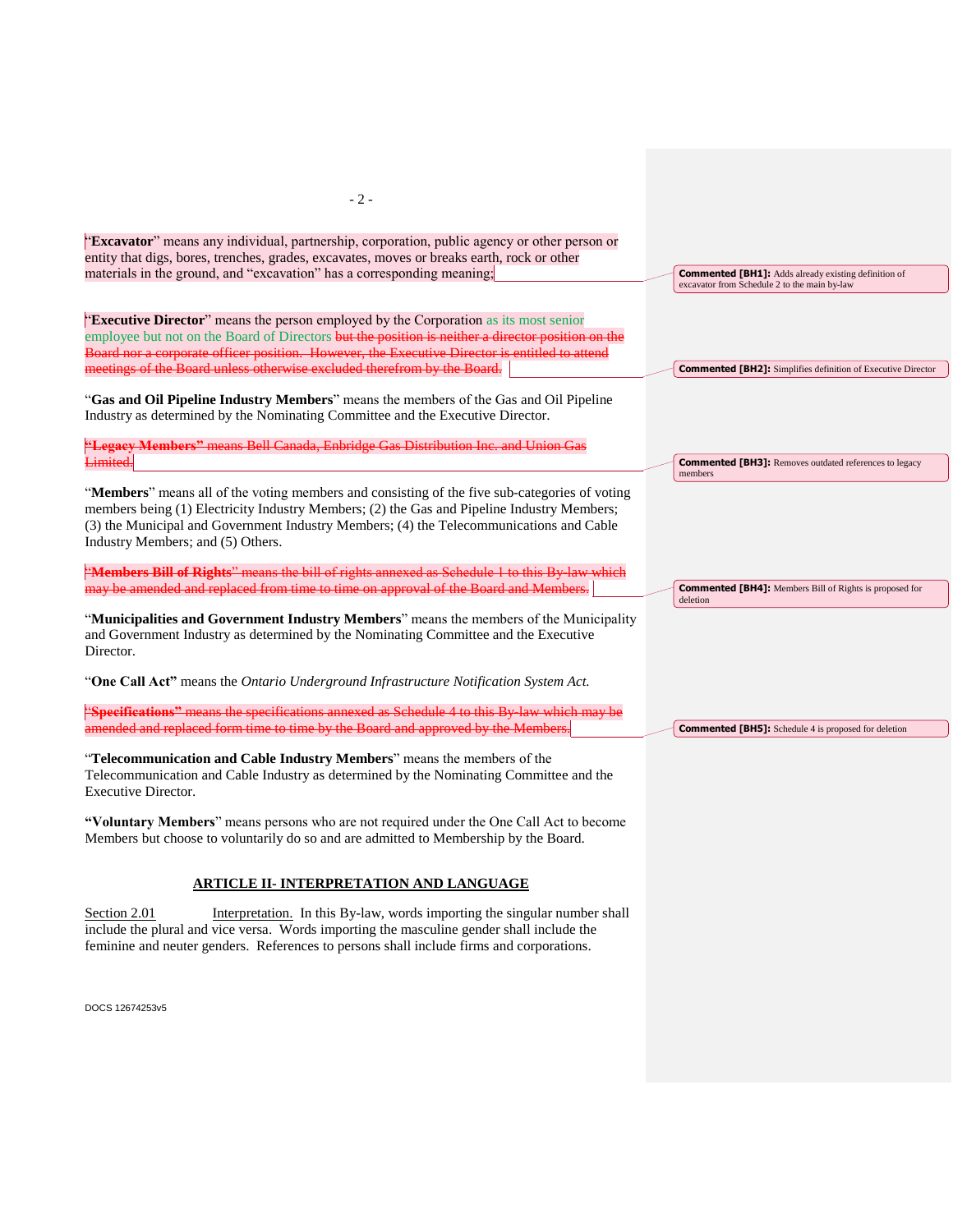Section 2.02 Language. This By-law has been drafted in English; any French language version will be a translation. In the case of conflicting interpretation, the English version shall prevail.

#### **ARTICLE III – HEAD OFFICE**

Section 3.01 **Head Office.** Until changed in accordance with the Act, the head office of the Corporation shall be 104 Cooper Drive, Unit 1 in the City of Guelph in the Township of Guelph in the Province of Ontario.

# **ARTICLE IV – FISCAL YEAR**

Section 4.01 Fiscal Year. The fiscal year of the Corporation shall terminate on the  $31<sup>st</sup>$ day of December in each year or on such other date as the Board may from time to time by resolution determine.

### **ARTICLE V– AGENTS AND ATTORNEYS**

Section 5.01 Agents and Attorneys. The Board shall have power from time to time to appoint agents or attorneys for the Corporation in or out of Canada which such powers of management or otherwise (including the power to sub delegate) as may be thought fit and permitted under the Act and the One Call Act.

### **ARTICLE VI– FIDELITY BONDS**

Section 6.01 Fidelity Bonds. The Board may require such officers, employees and agents of the Corporation as the Board deems advisable to furnish bonds for the faithful discharge of their duties, in such form and with such surety as the Board may form time to time prescribe.

#### **ARTICLE VII – CONTRACTS**

Section 7.01 Cheques, drafts, notes. All cheques, drafts or orders for the payment of money and all notes and acceptances and bills or exchange shall be signed by such officer or officers or person or persons, whether or not officers of the Corporation and in such manner as the Board may from time to time designate by resolution.

DOCS 12674253v5 Section 7.02 Execution of Instruments. Contracts, agreements, deeds, leases, mortgages, hypothecs, charges, conveyances, transfers and assignments of property, releases and discharges for the payment of money or other obligations, conveyances, transfers and assignments of shares, stocks, bonds, debentures, or other securities, agencies, powers of attorney, instruments of proxy, voting certificates, returns, documents, reports, or any other instruments in writing to be executed by the Corporation shall be executed by any two directors or officers of the Corporation, or such other person or persons that the Board may designated by

**Commented [BH6]:** Provides specific address, which is typical for by-laws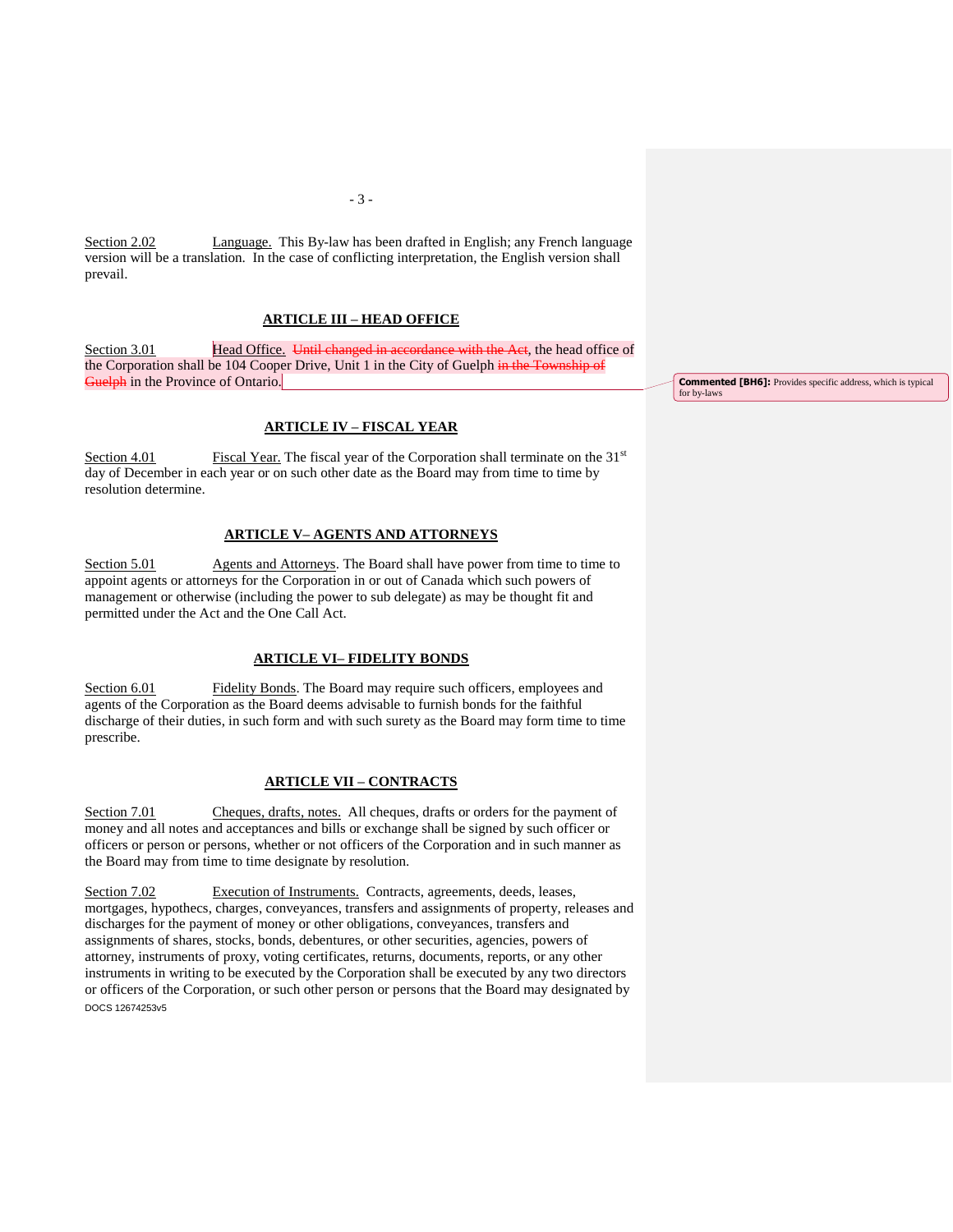resolution, and any such instruments in writing so signed shall be binding on the Corporation without any further authorization or formality. In addition, the Board may from time to time direct the manner in which the person or persons by whom any particular instrument or class of instruments may or shall be signed. The Board may give the Corporation's power of attorney to any registered dealer in securities for the purposes of transferring and dealing with any stocks, bonds and other securities of the Corporation. The seal of the Corporation, when required, may be affixed to contracts, documents and instruments in writing signed as aforesaid or by any officer or officers appointed by resolution of the Board.

#### **ARTICLE VIII- AUDITORS**

Section 8.01 Designation. At each annual meeting of the Corporation, the Members shall appoint an auditor to audit the accounts and financial statements of the Corporation for report to the Members at the next annual meeting and to hold office until the next annual meeting, provided that the Board may fill any vacancy in the office of the auditor. If an appointment is not so made, the auditor in office shall continue until a successor is appointed. The remuneration of the auditor shall be fixed by the Board. The auditor may not be a director, officer or employee of the Corporation without the consent of all the Members.

# **ARTICLE IX - CORPORATE SEAL**

Section 9.01 Seal. The seal, an impression whereof is stamped in the margin hereof, shall be the seal of the Corporation.

# **ARTICLE X - MEMBERSHIP**

Section 10.01 Admission and Designation. The persons who have made application for Membership or are deemed to be Members under the One Call Act, shall be admitted to membership in the Corporation by resolution of the Board in one of the following subcategories:

- (a) Electricity Industry Members;
- (b) Gas and Oil Pipeline Industry Members;
- (c) Municipalities and Government Industry Members;
- (d) Telecommunications and Cable Industry Members; and
- (e) Other Members.

Each subcategory of Members ranks equally with the other subcategories of Members.

DOCS 12674253v5 Section 10.02 Members. Each Member shall be entitled to attend all Members' meetings ("Members' meetings" shall refer throughout to both annual general meetings of the Members and special meetings of the Members of the Corporation). At all Members' meetings each Member shall be entitled to cast one (1) vote on every question. However, in order to ensure that **Commented [BH7]:** Removes scenario where auditor could be a director, officer or employee of ON1Call.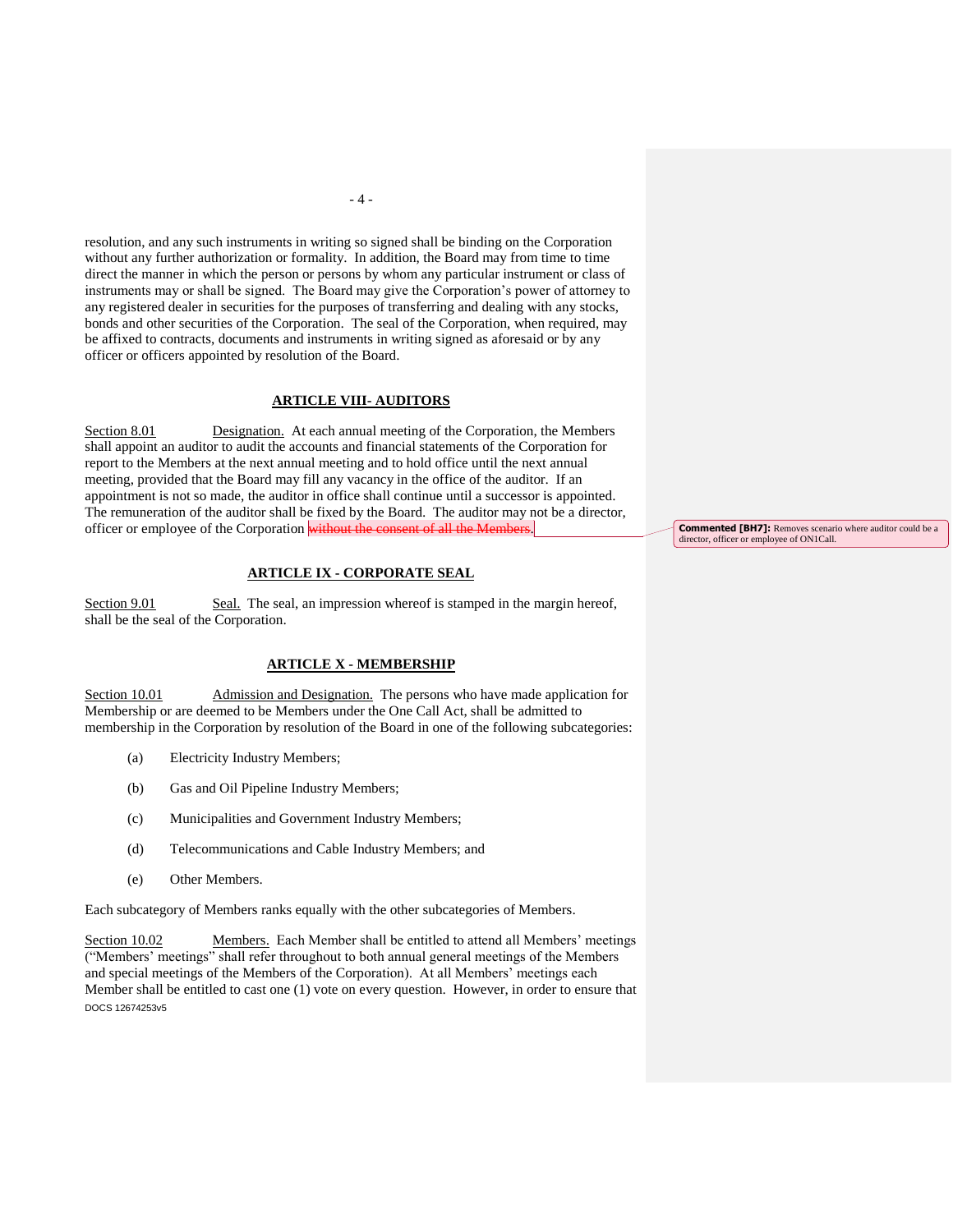no one subcategory prevails over the others by size of its membership, the votes will be weighted and tabulated on each matter in accordance with Section 10.03 of this By-law. Each Member shall be entitled to cast such vote(s) by proxy through a proxyholder, which proxyholder must be another Member of the Corporation. Each proxy shall be executed in the form provided for in the notice of Members' meeting and deposited with the Secretary of the Corporation prior to the meeting.

Section 10.03 Weighting of Votes. If the majority of the votes cast by Memb of the five subcategories is "yes" or "no" or "abstain", that result will be cast for 20 votes out of 100 votes (representing all of the five Member subcategories). Each of the five subcategories of Members will have 20 votes to be allocated on a pro-rated basis based on each sector's voting and be treated in like manner. The result of the tabulation of 20 votes from each of the five Member subcategories will decide the matter being voted upon (for example, if 51 or more out of 100 voted yes, then the matter is approved).

Section 10.04 Fees. There shall be no membership fees or dues unless otherwise determined by resolution of the Board.

Section 10.05 Termination. Membership in the Corporation shall be terminated if:

- (a) a corporate member is dissolved or wound-up;
- (b) an individual Member dies or, in the case of a non-individual member that is other than a corporation, ceases to exist; or
- (c) if the Member ceases to own or operate underground infrastructure, unless they notify the Corporation that they wish to become a Voluntary Member.

Section 10.06 Non-Transferable. Membership in the corporation is not transferable.

# **ARTICLE XI- MEMBERS' MEETINGS**

Section 11.01 Annual Meetings. The annual meeting of Members shall be held annually at such time, at such place in Ontario and on such day as shall be determined by the Board. At the annual meeting, the most recent financial statements shall be reviewed, auditors shall be appointed, directors shall be elected in accordance with the provisions hereof, the directors' report shall be received and any other business transacted. All of the transactions as may properly be brought before the annual meeting in accordance with this by-law, the *Act* and the *One Call Act* shall be done so.

Section 11.02 Special Meetings. Unless otherwise provided in this By-law, special Members' meetings may be called by:

(a) the Chair of the Corporation upon written request to the Secretary of the Corporation;

DOCS 12674253v5

**Commented [BH8]:** Explained in next section

**Commented [BH9]:** This change would allow votes within each sector to be pro-rated, as opposed to "winner take all"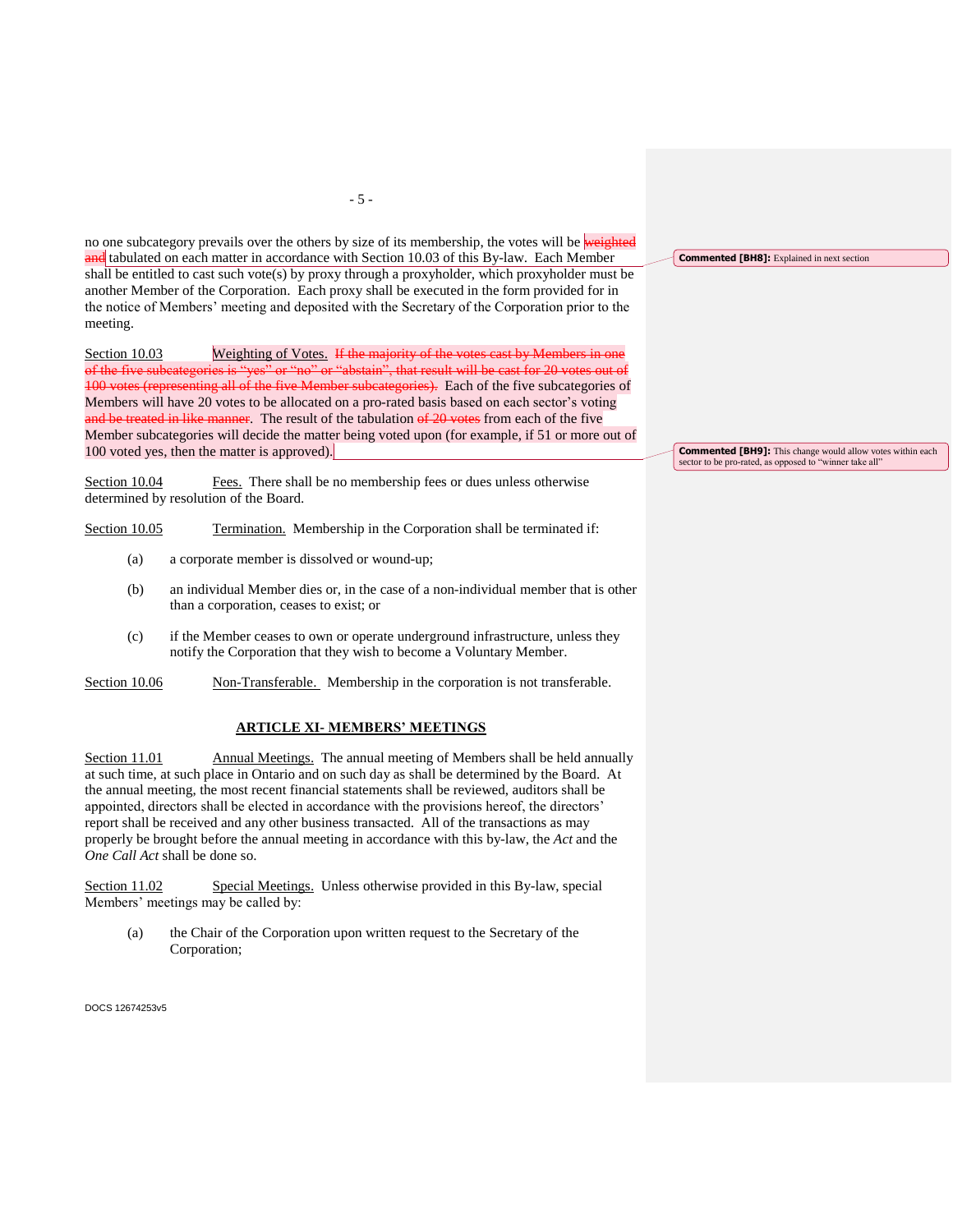- (b) by a majority vote of the Board upon written request to the Secretary of the Corporation, or
- (c) by written request to the Secretary of the Corporation of not less than thirty percent (30%) of all Members eligible to vote.

Upon receipt of such request, the Secretary of the Corporation shall forthwith call the special Members' meeting in accordance with the provisions hereof.

Section 11.03 Notice of Annual Meetings. Notice of the time, date and place of each annual meeting shall be provided to all Members and directors and auditors of the Corporation as hereinafter described. Such notice shall state the general nature of the matters to be considered at the annual meeting. Notice shall be provided to the Members eligible to vote at their last known addresses as indicated on the membership rolls at the head office of the Corporation by written notification. Notice shall be provided to the Members at their last known addresses by email or other special posting or electronic method at least forty-five (45) days prior to the annual meeting. Only such forms of written notice as are described herein shall be accepted. Subject to the provisions hereof, all notices of an annual meeting shall indicate that Members shall be entitled to vote by proxy as described herein.

Section 11.04 Notice of Special Members' Meetings. Notice of the time, date and place of each special Members' meeting of the Corporation shall be provided to all Members eligible to vote and directors and auditors of the Corporation as hereinafter described. Such notice shall state the nature of the matters to be considered at the special Members' meeting in sufficient detail to allow those Members eligible to vote to form a reasoned judgment in respect of such matters and the notice shall include a draft copy of any resolution or by-law to be considered at such meeting. Notice shall be provided to Members at their last known address indicated on the membership rolls at the head office of the Corporation by written notification. Notice shall be provided to the Members at their last known addresses by email or other special posting or electronic method at least  $\frac{\text{for the five (45)}}{\text{first (30)}}$  days prior to the special meeting. Only such forms of written notice as are described herein shall be accepted. Subject to the provisions hereof, all notices of special Members' meetings shall indicate that Members eligible to vote shall be entitled to vote by proxy as described herein.

Section 11.05 Meetings Without Notice. Members' meetings may be held at any time and place without notice if all Members eligible to vote waive in writing the right to notice of such Members' meetings.

Section 11.06 Invalidation of Proceedings. No error or omission in giving notice of any Members' meeting or adjourned members' meeting shall invalidate such meeting or make void any proceeding taken thereat and any Member may at any time waive notice of any such meeting and may ratify, approve and confirm any or all proceedings taken or had thereat. For the purpose of sending notice to any member for any Members' meeting or otherwise, the address of the Member shall be his last address recorded on the membership rolls at the head office of the Corporation.

DOCS 12674253v5

**Commented [BH10]:** Reduces notification period to a more standard 30 days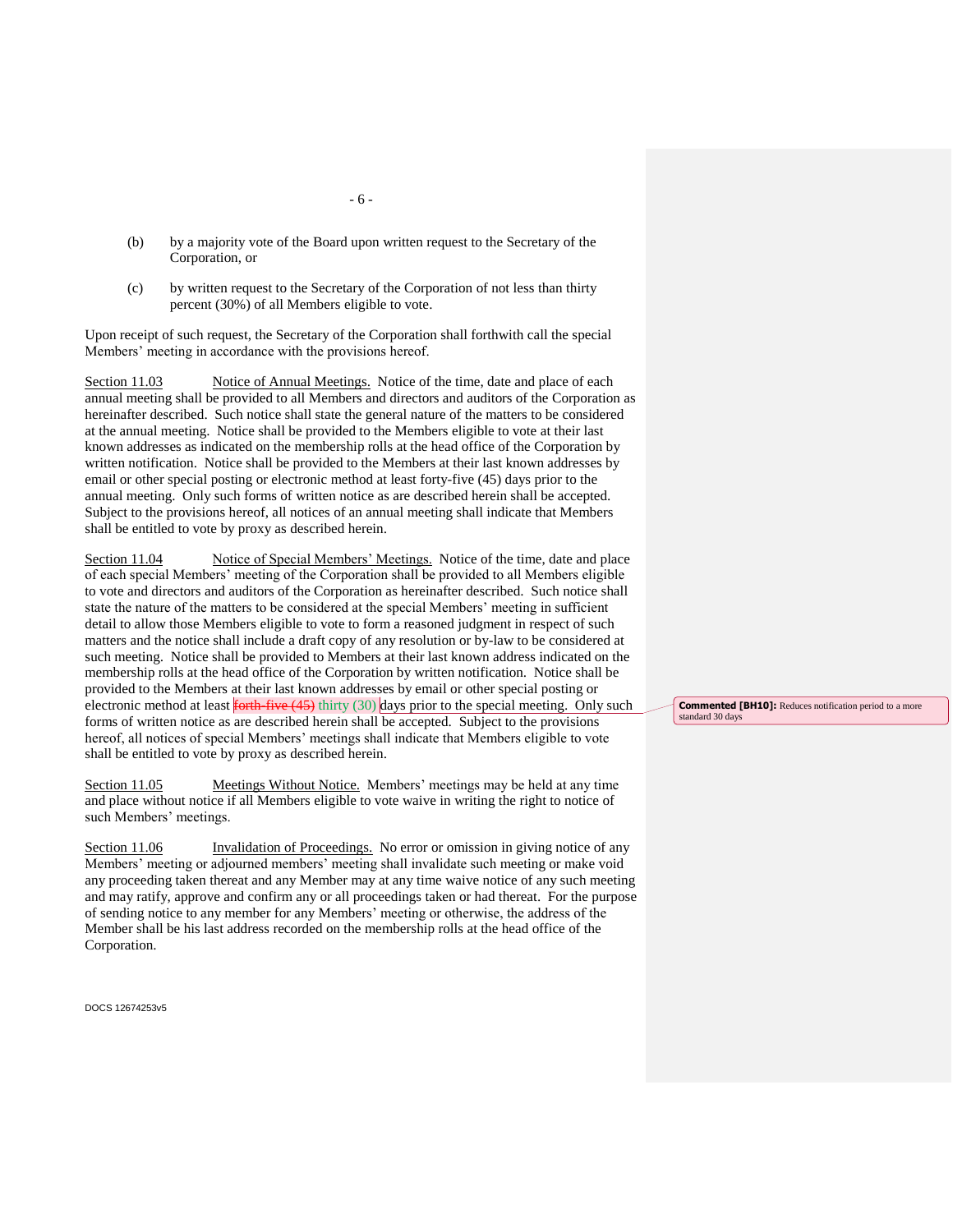Section 11.07 Quorum. For a duly constituted meeting of Members to be held, a quorum of at least five (5) of the Members of each of the five subcategories of Members must be present at such meeting in person or represented by proxy.

Section 11.08 Voting. Subject to Sections 10.02 and 10.03 of this By-law, at every Members' meeting, every question, unless otherwise required by the *Act*, the *One Call Act* or bylaws of the Corporation, shall be determined by a majority of votes cast, unless a higher percentage is required by the Act or One Call Act on the question. In the case of a tie, the chair presiding over the Members' meeting shall have the deciding vote on any such matter. Voting shall be by show of hands, except in respect of elections or in situations where a ballot is specifically requested. Any Member eligible to vote may demand a poll and a demand for a poll may be withdrawn at any time prior to the taking thereof. Written resolutions and mail ballots shall be permitted except where they involve any matter required by the *Act* or *One Call Act* to be dealt with at a meeting of Members.

Section 11.09 Teleconference and Electronic Meetings of Members. The Members of the Corporation may meet by teleconference or other electronic means provided that: means for determining quorum and recording votes are in place. provided that either a majority of each subcategory of the Members consent to meeting by teleconference or meetings by teleconference have been approved by resolution passed by the Board at a meeting of the Board of the Corporation and ratified at a meeting of the Members. The Members of the Corporation may meet by other electronic means that permit each Member to communicate adequately with each other, provided that:

- $\overline{(a)}$  The votes of members are gathered and recorded in a manner that permits their subsequent verification, and the Members of the Corporation eligible to vote have passed a resolution addressing the mechanics of holding such a meeting and dealing specifically with how security issues should be handled, the procedure for establishing quorum and recording votes;
- (b) each Member has equal access to the specific means of communication to be used; and
- each Member has consented in advance to meeting by electronic means using the specific means of communication proposed for the meeting.

Section 11.10 Chair of Members' Meetings. The chair of any meeting of Members shall be the first mentioned of the following Officers (if appointed) present at the meeting: Chair, Vice-Chair or Treasurer. If none of the foregoing Officers is present, the meeting shall not proceed but shall be rescheduled.

Section 11.11 Procedure at Meetings. The chair of any meeting of Members shall conduct the proceedings thereat in all respects in accordance with the Act and One Call Act.

DOCS 12674253v5

**Commented [BH11]:** Clarifies ability to hold members meetings via webinar and other technology platforms while protecting voting integrity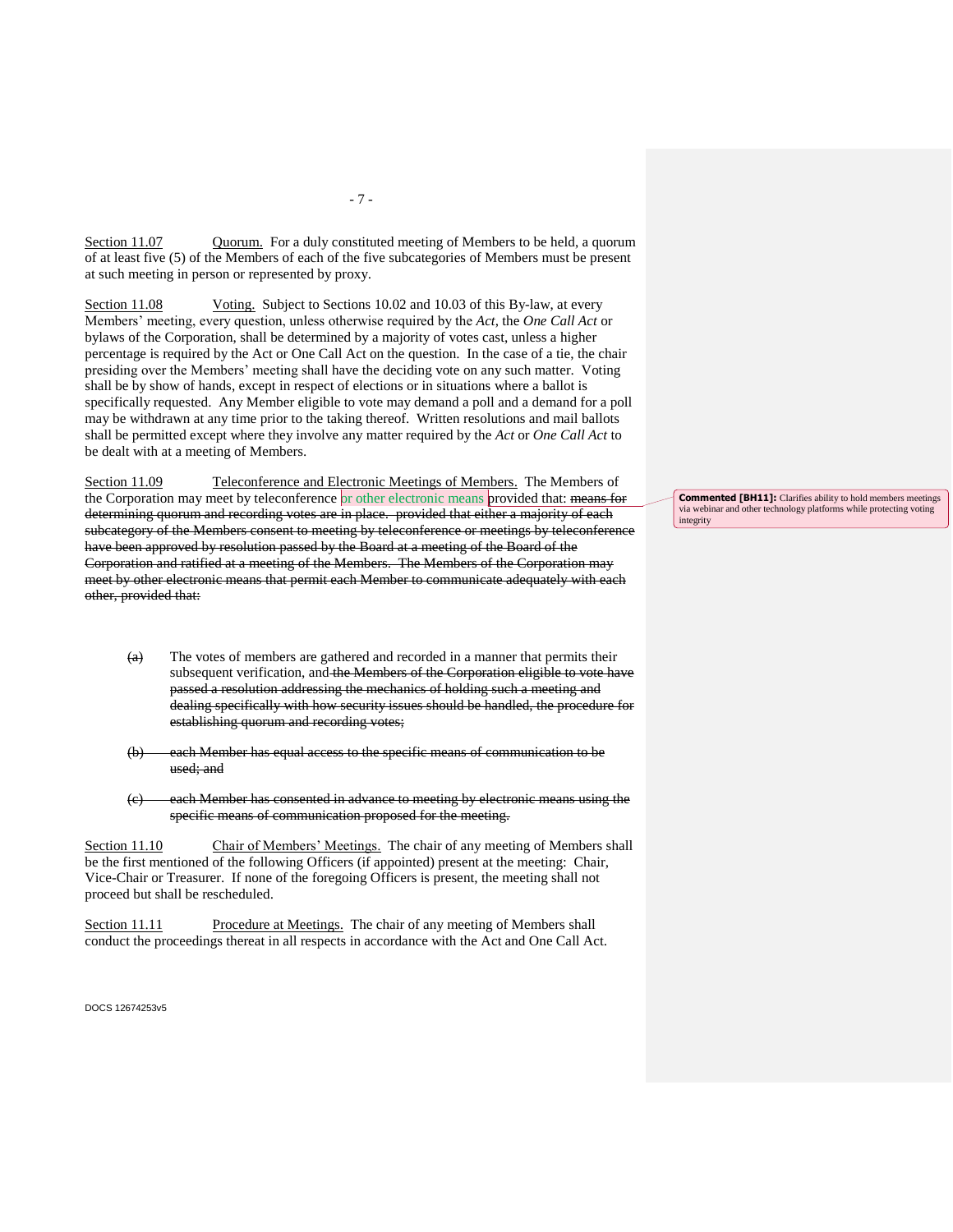# **ARTICLE XII- BOARD OF DIRECTORS**

Section 12.01 Composition of the Board. The affairs of the Corporation shall be managed by a Board who may exercise all such powers and do all such acts and things as may be exercised or done by the Corporation and are not by the by-laws or any resolution of the Corporation or by statute expressly directed or required to be done by the Corporation at a meeting of Members or any subcategory of Members. Each director shall be not less than eighteen (18) years of age and have capacity under the Act.

Section 12.02 Number of Directors. Until changed in accordance with the Act, the number of directors shall consist of  $\frac{\text{fifteen}(15)}{\text{fifteen}(16)}$  directors or such other number of directors as may be determined from time to time by special resolution.

The directors shall be elected from time to time by the Members from among those persons put forward by the Nominating Committee of the Corporation as follows. Three directors will be elected from and represent each of the following four subcategories of Members:

- (a) the Electricity Industry Members;
- (b) the Gas and Oil Pipeline Industry Members;
- (c) the Municipalities and Government Members; and
- (d) the Telecommunications & Cable Industry Members.

In addition, one director will be elected from and represent the Others subcategory of Members and two three directors will be elected by all Members from the non-Members sector of excavators. The directors representing each of the above Members subcategories and non-Member sector will be elected from a slate of candidates prepared by the Nominating Committee (see Section 17.08). Each Member shall vote to ensure that three directors from each of the four subcategories of Members, the one director from the Others subcategory and the two three directors from the non-Member excavators sector are elected.

Nominations for directors representing each Member subgroup and the non-Member sector on the Board shall be deposited by the respective Member subgroups with the Secretary of the Corporation prior to each annual meeting for the election of directors who shall work with the Nominating Committee to prepare a slate of directors for presentation to and election by the Members as aforesaid.

Section 12.03 Term. The term of each director shall be for a period of three (3) years. A director may serve for successive terms up to a total of nine (9) years in the aggregate, if so elected. In order that not all directors' terms will be the same, the Board will direct the Governance and Nominations Committee to develop a phased-in approach to staggered terms for directors across the various subcategories of Membership as part of their process of creating a slate of nominees, and their terms, to be put forward to the Members for election at the annual general meetings of Members.

DOCS 12674253v5

**Commented [BH12]:** The Board of Directors is proposed to increase by one seat to allow for an additional excavator representative

**Commented [BH13]:** Addition of a third Board Member from the excavator sector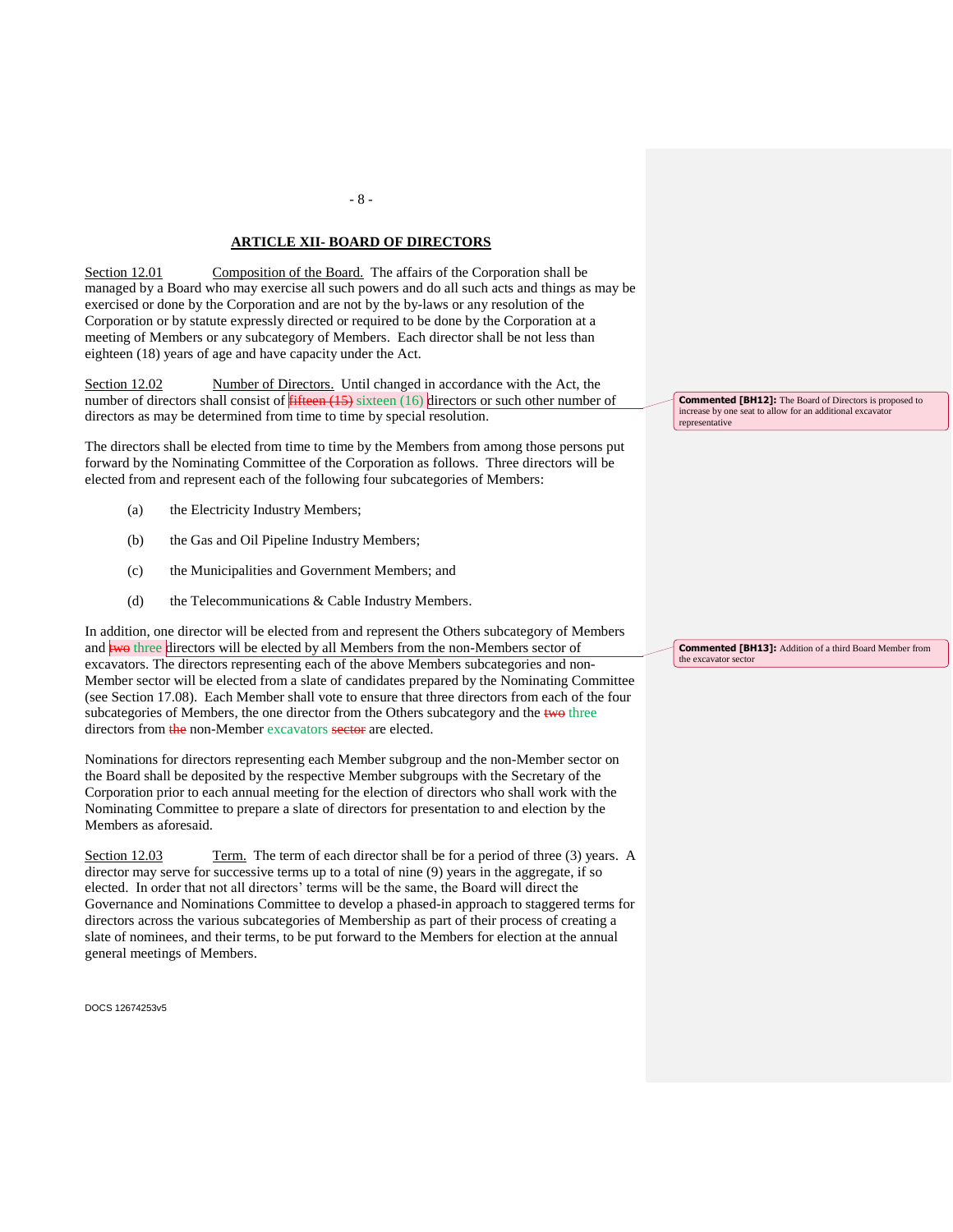Section 12.04 Vacation of Office. The office of director shall be vacated upon the occurrence of any of the following events:

- (i) the director resigns by delivering written notice of such resignation to the Secretary of the Corporation, which resignation shall take effect upon delivery;
- (ii) he or she is found by a court to be of unsound mind;
- (iii) he or she becomes bankrupt or suspends payment or compounds with his creditors;
- (iv) such director is removed from office in accordance with the Act; or
- (v) on death;

provided that if any vacancy shall occur for any reason, the Board shall, by appointment, fill the vacancy with a new director representing the same Member subgroup from which for such director leaving was elected to the Board.

Section 12.05 Validity of actions. No act or proceeding of any director or Board shall be deemed invalid or ineffective by reason of the subsequent ascertainment of any irregularity in regard to such act or proceeding or the qualification of such director or Board.

Section 12.06 Directors' reliance. Directors may rely upon the accuracy of any statement or report prepared by the Corporation's auditors and shall not be responsible or held liable for any loss or damage resulting from acting upon such statement or report.

Section 12.07 Reimbursement of Expenses. Directors are entitled to be reimbursed for reasonable expenses incurred in attending Board meetings as determined by the Board policy from time to time. The Board may establish reasonable stipends to be paid to directors for attending Board meetings and committee meetings.

#### **ARTICLE XIII- MEETINGS OF THE BOARD OF DIRECTORS**

Section 13.01 Quorum. A majority of the Board present in person or by teleconference or other electronic means shall constitute a quorum.

Section 13.02 Frequency of Meetings. The Board shall meet no less than four (4) times in each financial year of the Corporation, which meetings shall be held at a time and place to be determined by the Chair of the Corporation.

DOCS 12674253v5 Section 13.03 Place of meeting and notice. Meetings of the Board may be held either at the head office of the Corporation or at any place within or outside of Ontario. A meeting of the Board may be convened by the Chair or a Vice-Chair or any two directors at any time and the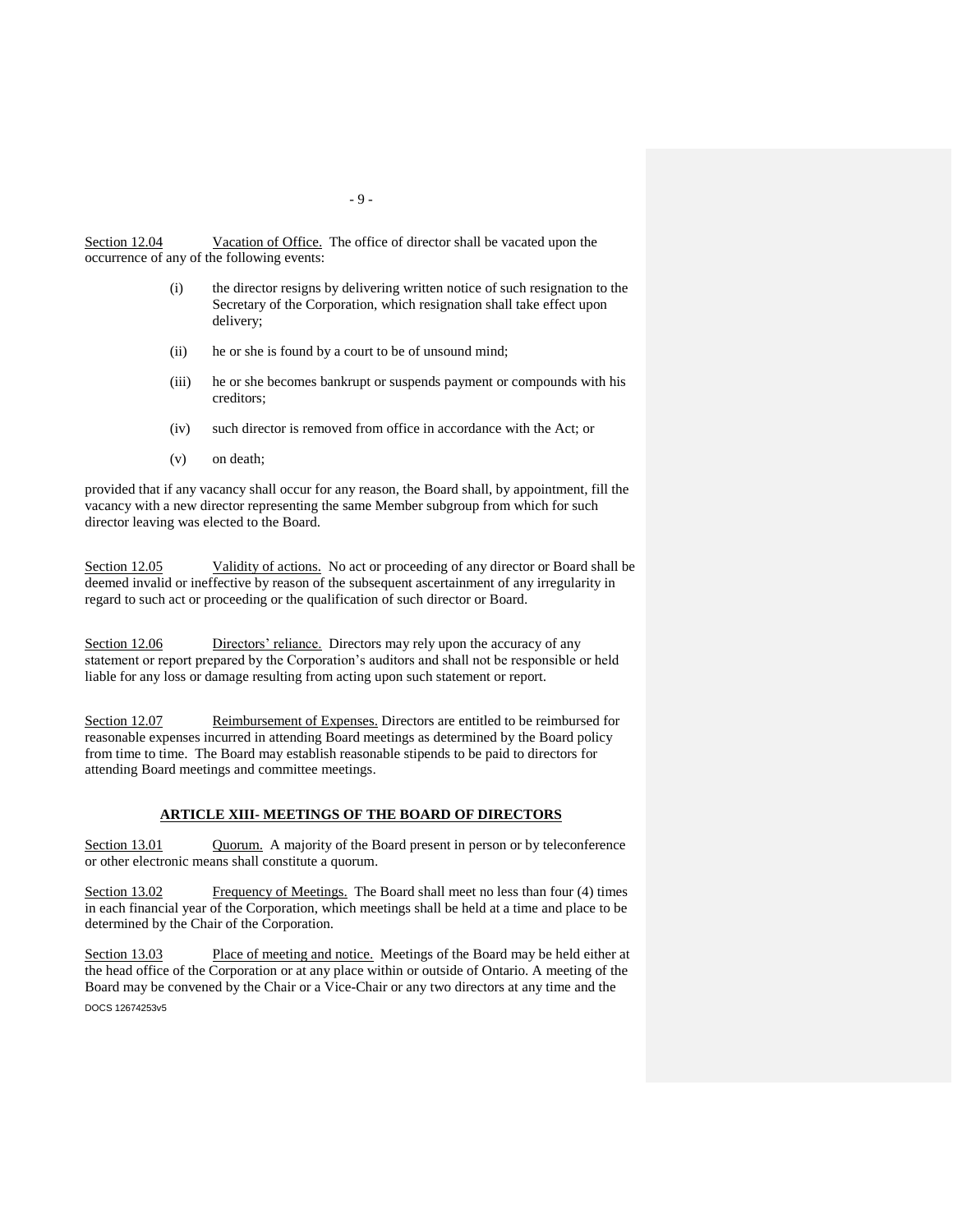of directors.

Section 13.04 Notice of meeting. Meetings of the Board shall be held from time to time at the call of the Board or the Chair or any two directors. Notice of any meeting of the Board shall be delivered or e-mailed or otherwise communicated to each director not less than two (2) days (exclusive of the day on which the notice is delivered or e-mailed or otherwise communicated but inclusive of the day for which notice is given) before the meeting is to take place; provided always that meetings of the Board may be held at any time without formal notice if all the directors are present or those absent have waived notice or have signified their consent in writing or by fax, email or other communication addressed to the Secretary of the meeting being held in their absence. Notice of any meeting or any irregularity in any meeting or in the notice thereof may be waived by any director.

Section 13.05 Chair of Board Meetings. For the period up until June 18, 2015, the chair of any meeting of the Board shall be a person representing one of the Legacy Members. Thereafter, The chair of any meeting of the Board shall be the first mentioned of the following Officers (if appointed) present at the meeting: Chair, Vice-Chair or Treasurer. If none of the foregoing Officers is present, the meeting shall not proceed but shall be rescheduled.

Section 13.06 Invalidation. No error or omission in giving notice of any meeting of the Board or any adjourned meeting of the Board shall invalidate such meeting or make void any proceedings taken thereat and any director may at any time waive notice of any such meeting and may ratify, approve and confirm any or all proceedings taken or had thereat. For the purpose of sending notice to any director, the address of the director shall be his last address recorded on the books of the Corporation.

Section 13.07 Teleconference and Electronic Meetings. The Board may meet by teleconference or other electronic means at the Chair's discretion, provided that means for determining quorum and recording votes are in place. **Provided that either a majority of the** Board consents to meeting by teleconference or meetings by teleconference have been approved by resolution passed by the Board at a meeting of the Board of the Corporation. The Board of the Corporation may meet by other electronic means that permit each director to communicate adequately with each other director, provided that:

- (a) the directors of the Corporation have passed a resolution addressing The mechanics of holding such a meeting and dealing specifically with how security issues should be handled, the procedure for establishing quorum and recording votes are in place;
- (b) each director has equal access to the specific means of communication to be used; and
- (c) each director has consented in advance to meeting by electronic means using the specific means of communication proposed for the meeting.

DOCS 12674253v5 Section 13.08 Voting. Each director present at a meeting of the Board shall be entitled to one (1) vote on each matter. A Director is not entitled to vote by proxy or send a substitute to **Commented [BH14]:** Removal of outdated reference to legacy members

**Commented [BH15]:** Simplifies and clarifies how the Board may hold meeting by electronic means.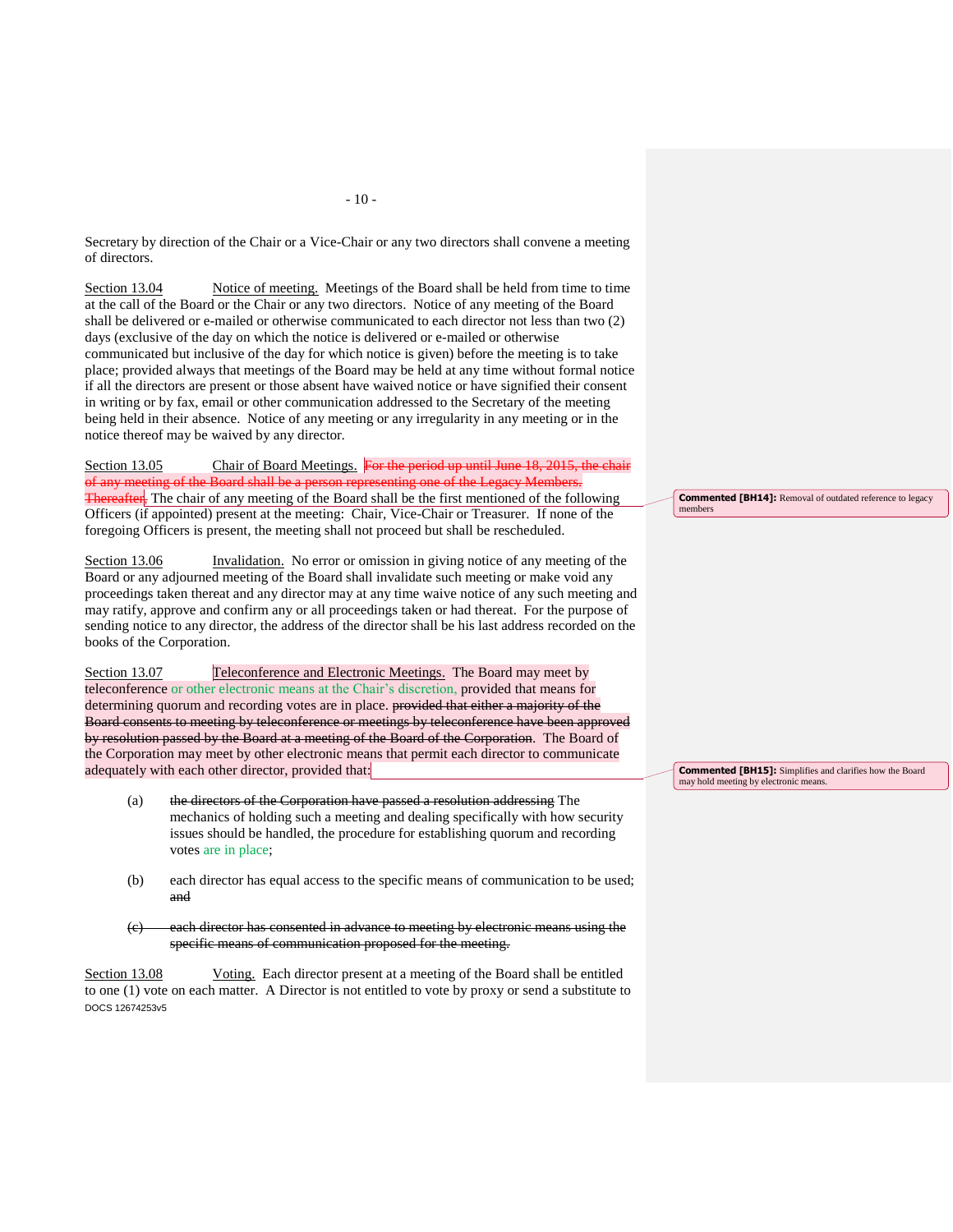vote or attend at meetings of the Board. Any question arising at any meeting of the Board, or at committee meeting of the Board, shall be decided by a majority of votes.

Section 13.09 Casting Vote. In the case of an equality of votes for and against at any meeting of the Board, or at a committee meeting of the Board, the Chair shall have a second or deciding vote.

Section 13.10 Chair's Declaration Conclusive. A declaration by the Chair of the Board or committee of the Board meeting that a resolution has been carried by a particular majority, or not carried, as the case may be, shall be conclusive.

# **ARTICLE XIV– POWERS**

Section 14.01 General. The directors of the Corporation may administer the affairs of the Corporation in all things and make or cause to be made for the Corporation, in its name, any kind of contract which the Corporation may lawfully enter into and, save as hereinafter provided, may exercise all such other powers and do all such other acts and things as the Corporation, under the Act or One Call Act or otherwise, is authorized to exercise and do.

Section 14.02 Borrowing. The Board of the Corporation may, from time to time:

- (a) borrow money upon the credit of the Corporation;
- (b) issue, reissue, sell or pledge debt obligations of the Corporation;
- (c) give a guarantee on behalf of the Corporation to secure performance of an obligation of any person; and
- (d) mortgage, pledge or otherwise create a security interest in all or any property of the Corporation, owned or subsequently acquired, to secure any obligation of the Corporation.

The powers hereby conferred shall be effective as of the date of enactment of this By-Law and shall be deemed to be in supplement of and not in substitution for any powers to borrow money for the purposes of the Corporation possessed by its directors or officers independently of this By-Law.

## **ARTICLE XV - OFFICERS**

Section 15.01 Offices. The offices of the Corporation shall consist of the Chair, the Vice-Chair, the Treasurer, the Secretary, and any such other offices as the Board may by by-law determine. No person may hold more than one of these offices simultaneously **Any two offices** may be held by the same person.

Section 15.02 Manner of Appointment. The Board shall within thirty (30) days after the annual meeting of Members of the Corporation appoint the officers as herein described as they may consider advisable.

DOCS 12674253v5

**Commented [BH16]:** Requires that no one person may hold multiple senior roles

- 11 -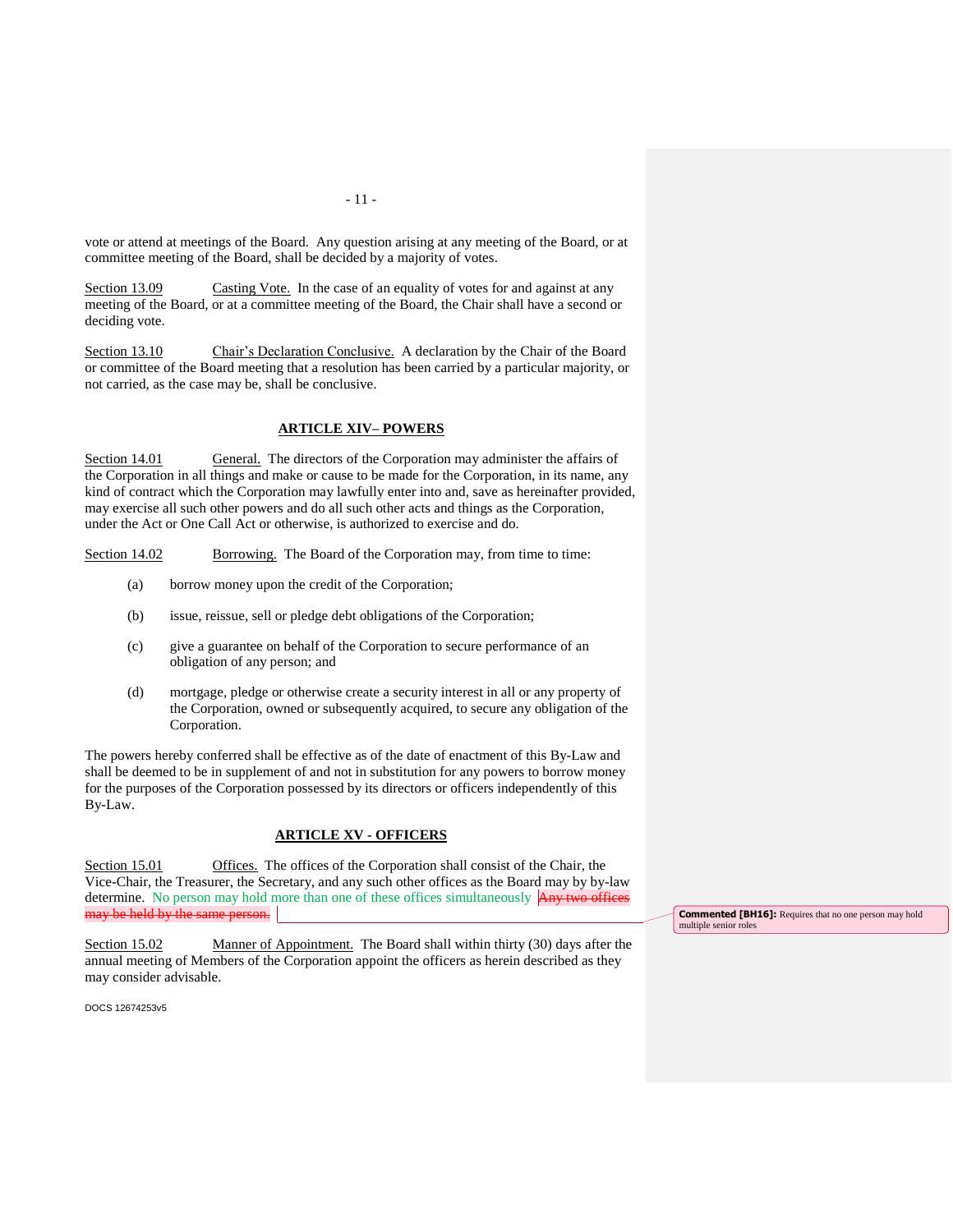Section 15.03 Term. All officers of the Corporation shall hold office for a term of one (1) year from the date of appointment or until their successors are appointed in their stead. Any vacancy occurring in respect of any office may be filled at any time by the Board. Section 15.04 Chair. For each of the period up to June 18, 2015, the Chair shall be a person representing one of the Legacy Members. Thereafter, The Chair will be appointed by the directors from among them for a one (1) year term. The Chair of the Board shall preside over all Board meetings, setting their agenda and ensuring that they are run both effectively and efficiently (typically following Robert's Rules of Order). At meetings, the Chair will ensure that all directors have an opportunity to participate and provide perspective. The Chair must also ensure that the governance protocols and framework outlined within the Corporation's by-laws are adhered to. The Chair is accountable to the Board being elected by (and from among) the Board's directors. The Chair will be the public spokesperson for the Board and will also be responsible for meeting for meeting. regularly with the Executive Director and evaluating the Executive Director. The Chair may be re-appointed for a maximum of six (6) years and no more than up to three (3) consecutive one year terms at a time. Section 15.05 Vice-Chair. The Vice-Chair will be appointed by the directors from their own number for a one (1) year term. The Vice-Chair will work with the Chair in developing the agenda for Board meetings, and ensuring that items requiring Board approval (particularly matters arising from any committees) have been appropriately incorporated into the agenda. The Vice-Chair will take on the role of Chair for meetings, in the absence of the Chair, and will become the Chair, when the current Chair's term ends (and if all eligibility criteria have been met). The Vice-Chair should always be a director representing one of the Membership groups. Section 15.06 President. The Corporation may, if desired, appoint a President and assign to such office such duties and powers as the Board may deem appropriate. Section 15.07 Secretary. The Secretary will be appointed annually and, need not be a director and may continue to hold office for as long as the Board wishes. **Commented [BH17]:** Removes outdated reference to legacy members **Commented [BH18]:** Staff now fill role of official spokespeople, Chair is focused on governance **Commented [BH19]:** Deletes overly prescriptive description of role of Vice-Chair **Commented [BH20]:** Excavators should be eligible to serve as Vice-Chair or Chair of the corporation

The Secretary is responsible for the Corporation's general correspondence and communication, as well as preparing (and disseminating) meeting agenda and minutes. The Secretary must ensure that adequate notes of Board meetings and decisions are made, and are available for review when required.

DOCS 12674253v5

- 12 -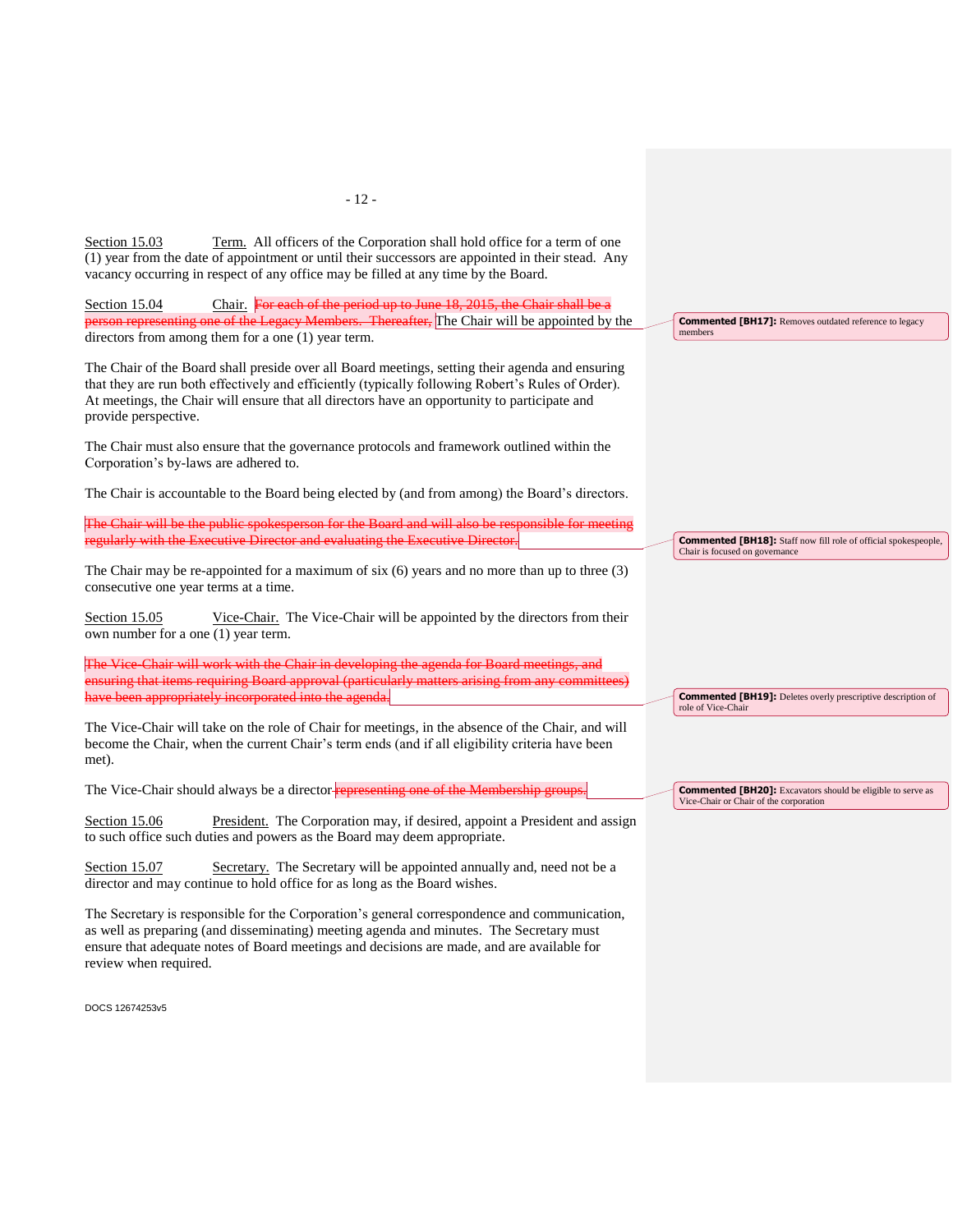The Secretary is also required to maintain the Corporation's membership list and the eligibility of Members to vote at the Corporation's Annual General Meeting or for directors.

The Secretary is responsible for meeting the Corporation's document filing deadlines and requirements.

Section 15.08 Treasurer. The Treasurer will be appointed annually, must be a Director eed not be a director and may continue to hold office for as long as the Board wishes.

The Treasurer is responsible for overseeing all the Corporation's financial transactions, maintaining the Corporation's bank accounts, and monitoring how the Corporation is performing with respect to its budget.

While day-to-day financial transactions are the responsibility of the Corporation's management, the Treasurer may be required to be a co-signatory on Corporation's cheques (depending on the level of authority that is delegated to management).

The Treasurer is responsible for ensuring that all the Corporation's financial reports are prepared accurately, audited and filed as required. Additionally, the Treasurer will chair the Finance and Audit sub-committee.

The Treasurer shall have custody of the funds and securities of the Corporation and shall keep or cause to be kept full and accurate accounts of all assets, liabilities, receipts and disbursements of the Corporation in the books belonging to the Corporation and shall deposit or cause to be deposited all monies, securities and other valuable effects in the name and to the credit of the Corporation in such chartered bank or trust company, or, in the case of securities, with such registered dealer in securities as may be designated by the Board from time to time. The Treasurer shall disburse or cause to be disbursed the funds of the Corporation as may be directed by proper authority taking proper vouchers for such disbursements, and shall render to the Chair and directors at a regular meeting of the Board, or whenever they may require it, an accounting of all the transactions and a statement of the financial position of the Corporation. The Treasurer shall also perform or cause to be performed such other duties as may from time to time be directed by the Board.

Section 15.09 Other. The Board may appoint such other officers as from time to time are considered advisable and assign such duties to them by resolution of the Board.

Section 15.10 Remuneration. The directors may fix the remuneration (if any) to be paid to the officers of the Corporation.

Section 15.11 Vacation of Office. The office of an officer shall be vacated upon the occurrence of any of the following events:

- (i) the officer resigns by delivering a written notice of such resignation to the Secretary of the Corporation, which resignation shall take effect upon delivery;
- (ii) the officer is found by a court to be of unsound mind;

DOCS 12674253v5

**Commented [BH21]:** Treasurer must be member of the Board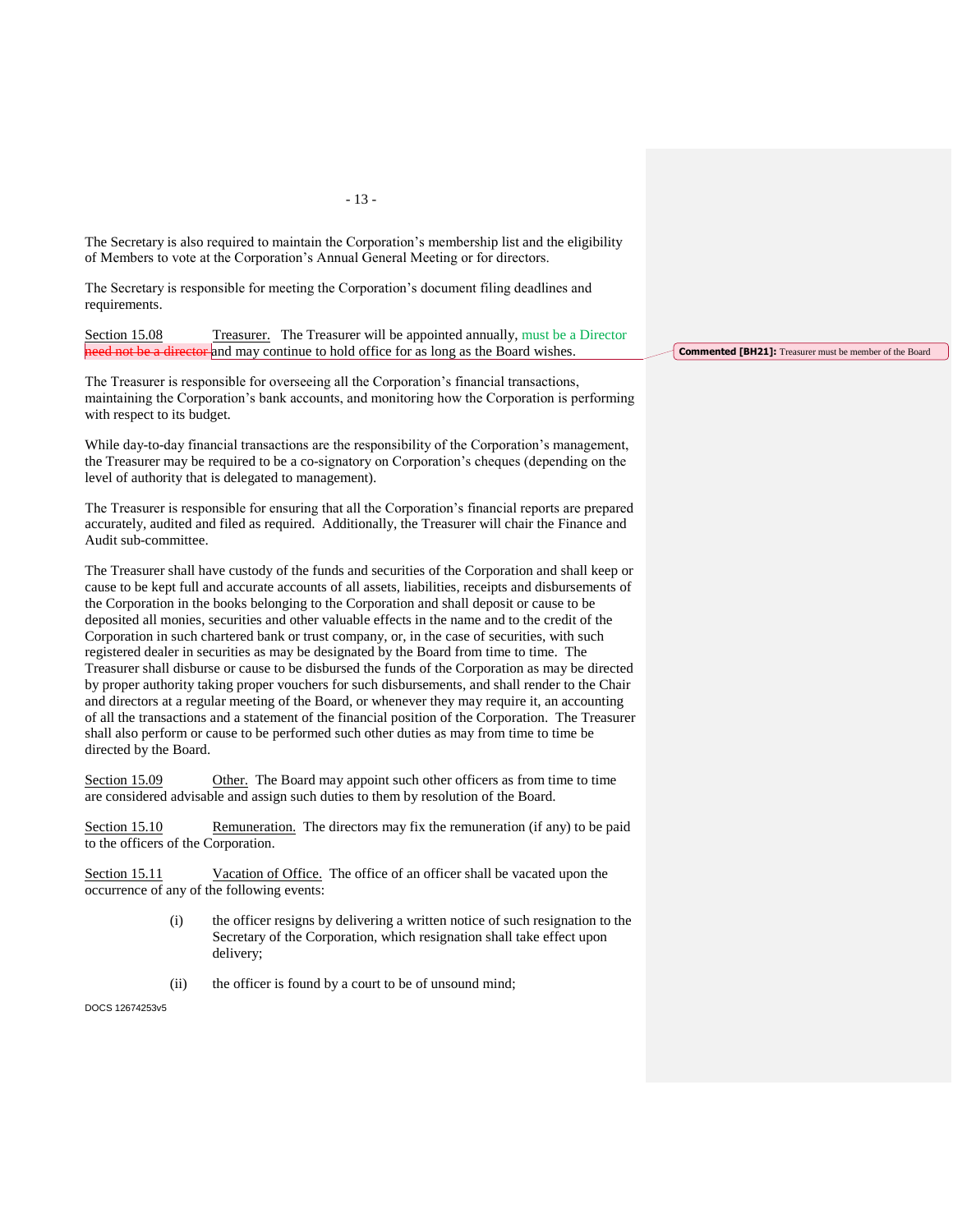- 14 -
- (iii) the officer becomes bankrupt or suspends payment or compounds with their creditors;
- (iv) if at a duly called board meeting, a resolution is passed by at least 75% (seventy-five per cent) of votes cast, removing the officer; or
- (v) on death;

provided that if any vacancy shall occur for any reason, the Board by majority vote may fill the vacancy.

# **ARTICLE XVI - COMMITTEES**

Section 16.01 Board Standing Committees. Ontario One Call will have the following standing committees of the Board:

- (a) Executive Committee
	- (b) Operations Committee
	- (c) Finance and Audit Committee
	- (d) Governance and Nomination Committee
	- (e) Compliance Committee
	- (f) Appeals Committee

Section 16.02 Terms of Reference. The Board shall develop terms of reference for each standing committee and approve them by resolution. Such terms of reference shall include responsibilities, membership and voting, frequency of meetings, quorum, reporting and term of appointment, if any. Amendments to such terms of reference shall also require approval by Board resolution.

Section 16.03 Reimbursement of Expenses. Committee members shall serve as such without remuneration. However, Committee members are entitled to be reimbursed for reasonable expenses incurred in attending committee meetings as determined by Board policy from time to time. Previously Deleted in 2019

Section 16.04 Appointment. The Board shall by resolution appoint individuals to the standing committees in accordance with the terms of reference for each such committee.

Section 16.05 Executive Committee. The Executive Committee shall exercise, during intervals between meetings of the Board, all of the powers of the Board in the administration of the affairs of the Corporation, subject to the limitations of applicable law.

DOCS 12674253v5 Section 16.06 Operations Committee. The Operations Committee will review, advise and further the Board's strategic direction on the major operational activities of the Corporation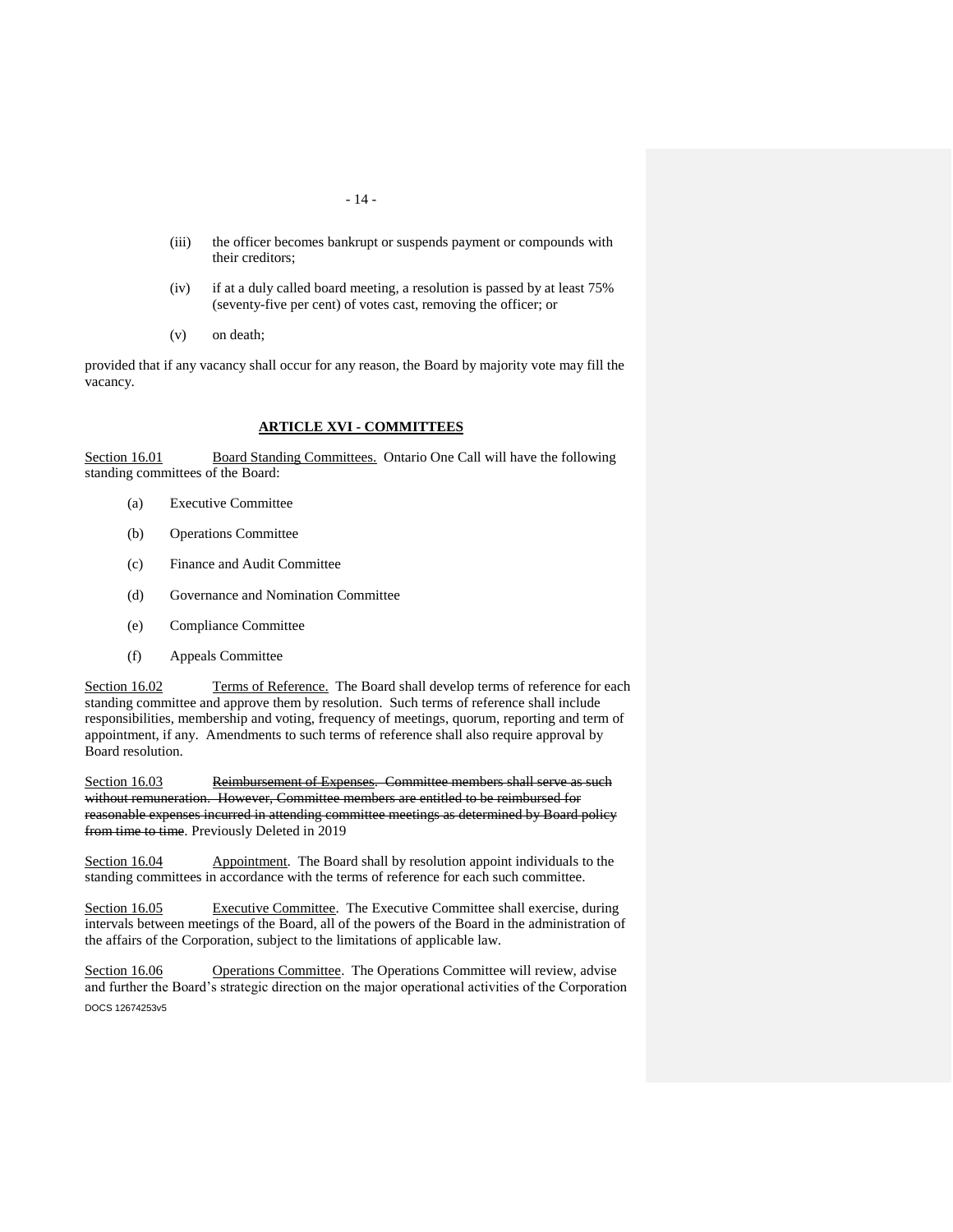and provide recommendations to the Board, in accordance with the terms of reference for such Committee as approved by the Board from time to time in accordance with Section 16.02.

Section 16.07 Risk, Finance and Audit Committee. The Risk, Finance and Audit Committee will oversee all elements of the Corporation's banking, financial reporting and risk management, in accordance with the terms of reference for such Committee as approved by the Board from time to time in accordance with Section 16.02.

Section 16.08 Human Resources, Governance and Nomination Committee. The Human Resources, Governance and Nomination Committee will oversee the nominations process for Board candidates and review and recommend changes to the Board relating to the governance of the Corporation, in accordance with the terms of reference for such Committee as approved by the Board from time to time in accordance with Section 16.02.

Section 16.09 Compliance Committee. The Compliance Committee shall use the powers contained within the One Call Act and its regulations to ensure broad compliance with the requirements of the Act by both Members of the Corporation and excavators.

Responsibilities of the Compliance Committee include the following:

- (a) The Compliance Committee will understand the requirements of the One Call Act and its powers to enforce compliance.
- (b) It will communicate to Members on an ongoing basis around expectations and areas of concern. The objective is a "no surprises" approach to enforcement.
- (c) It will have a clear, written and escalating means of informing Members or excavators about their non-compliance and the resulting enforcement actions with appropriate policies articulating same.
- (d) It will focus on using the powers under the Act to leverage consistent compliance, ahead of using the powers in a punitive manner.
- (e) It will follow the direction of the Board to examine areas of particular concern to the broader stakeholders of Ontario One Call.
- (f) It will determine with other enforcement agencies areas of overlapping and individual jurisdiction so that Members do not suffer undue investigations by multiple parties for the same offence.
- (g) It will ensure that Members are provided the opportunity to review evidence that the Committee will consider, and provide information regarding the matter under consideration before the Committee reviews the matter formally. Members and excavators may appear before the Committee, in person or in writing.
- (h) It will conduct hearings into non-compliance by Members.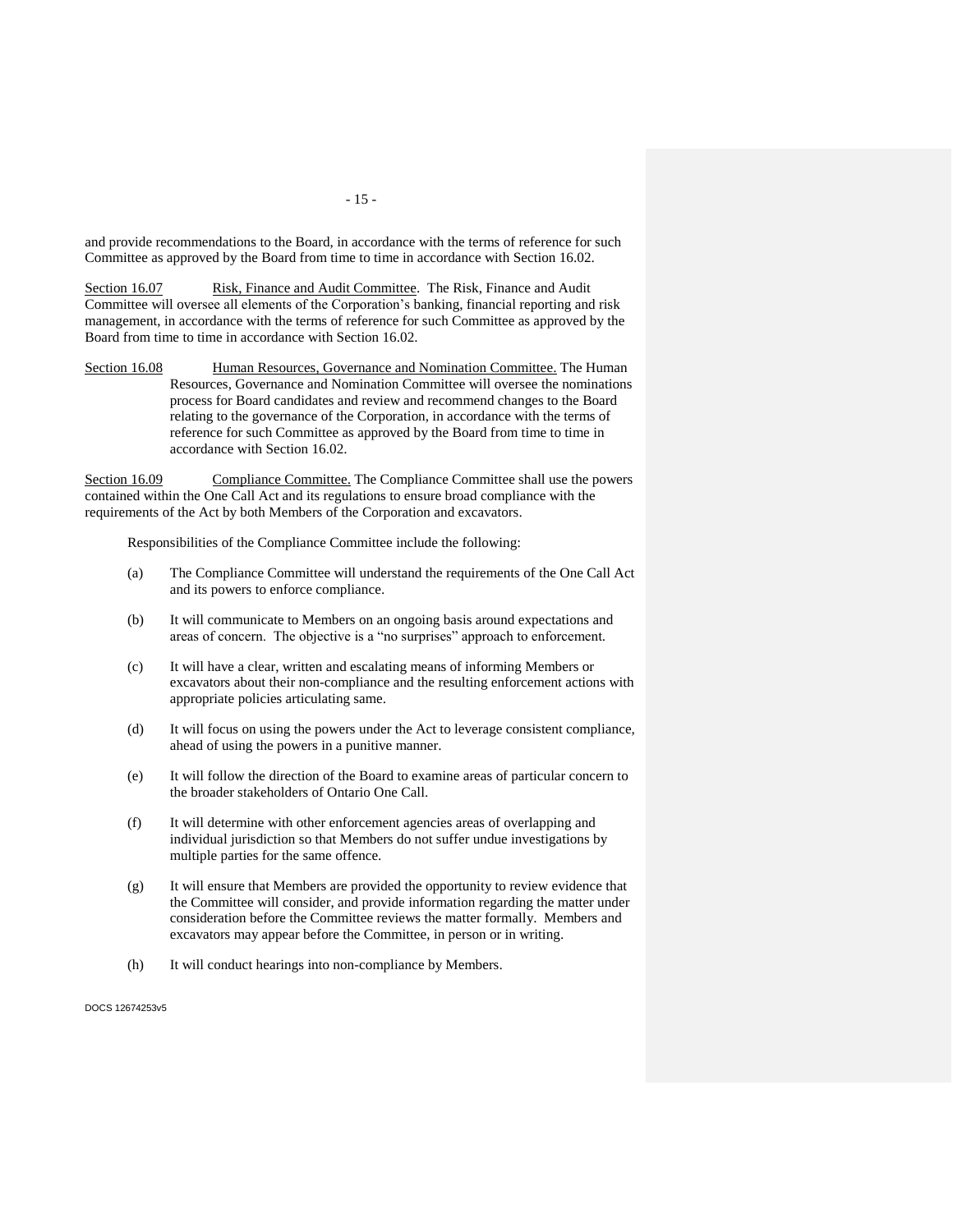(i) It will avoid any possible conflicts of interests with compliance activities.

Section 16.10 Appeals Committee. The Appeals Committee shall hear appeals from the decisions of the Compliance Committee of the Corporation and to render decisions thereon. The Appeals Committee will conduct fair and independent review of a decision of the Compliance Committee as required, permit submissions in writing and orally by the person appealing the decision of the Compliance Committee and by the Compliance Committee and provide written reasons for its decisions after such review.

Section 16.11 Other Committees. The Board may create other Board or non-Board Committees. The Board will approved term of reference for any such committee when they are created in accordance with Section 16.02.

#### **ARTICLE XVII- LIABILITY OF DIRECTORS AND OFFICERS**

Section 17.01 Indemnity. Every director and officer (or former director or officer) of the Corporation and his or her heirs, executors, administrators and estates shall from time to time and at all times be indemnified and saved harmless by the Corporation from and against all costs, charges and expenses, including an amount paid to settle an action or satisfy a judgment, reasonably incurred by such individual in respect of any civil, criminal, administrative, investigative or other action or proceeding in which the individual is involved because of this association with the Corporation.

Section 17.02 Limitation. A Corporation shall not indemnity an individual under Section 17.01 unless:

- (a) the individual acted honestly and in good faith with a view to the best interests of the Corporation; and
- (b) if the matter is a criminal or administrative proceeding that is enforced by a monetary penalty, the individual had reasonable grounds for believing that his or her conduct was lawful.

Section 17.03 Derivative Actions. The Corporation may, with the approval of the court, indemnify an individual referred to in Section 17.01, in respect of an action by or on behalf of the Corporation to obtain a judgment in its favour to which the individual is made a party because of the individual's association with the Corporation as described in Section 17.01, against all costs, charges and expenses reasonably incurred by the individual in connection with such action, if the individual fulfils the conditions set out in Section 17.02.

Section 17.04 Right to Indemnity. Despite Section 17.01, an individual referred to in that section is entitled to indemnity from the Corporation in respect of all costs, charges and expenses reasonably incurred by the individual in connection with the defence of any civil, criminal, administrative, investigative or other action or proceeding to which the individual is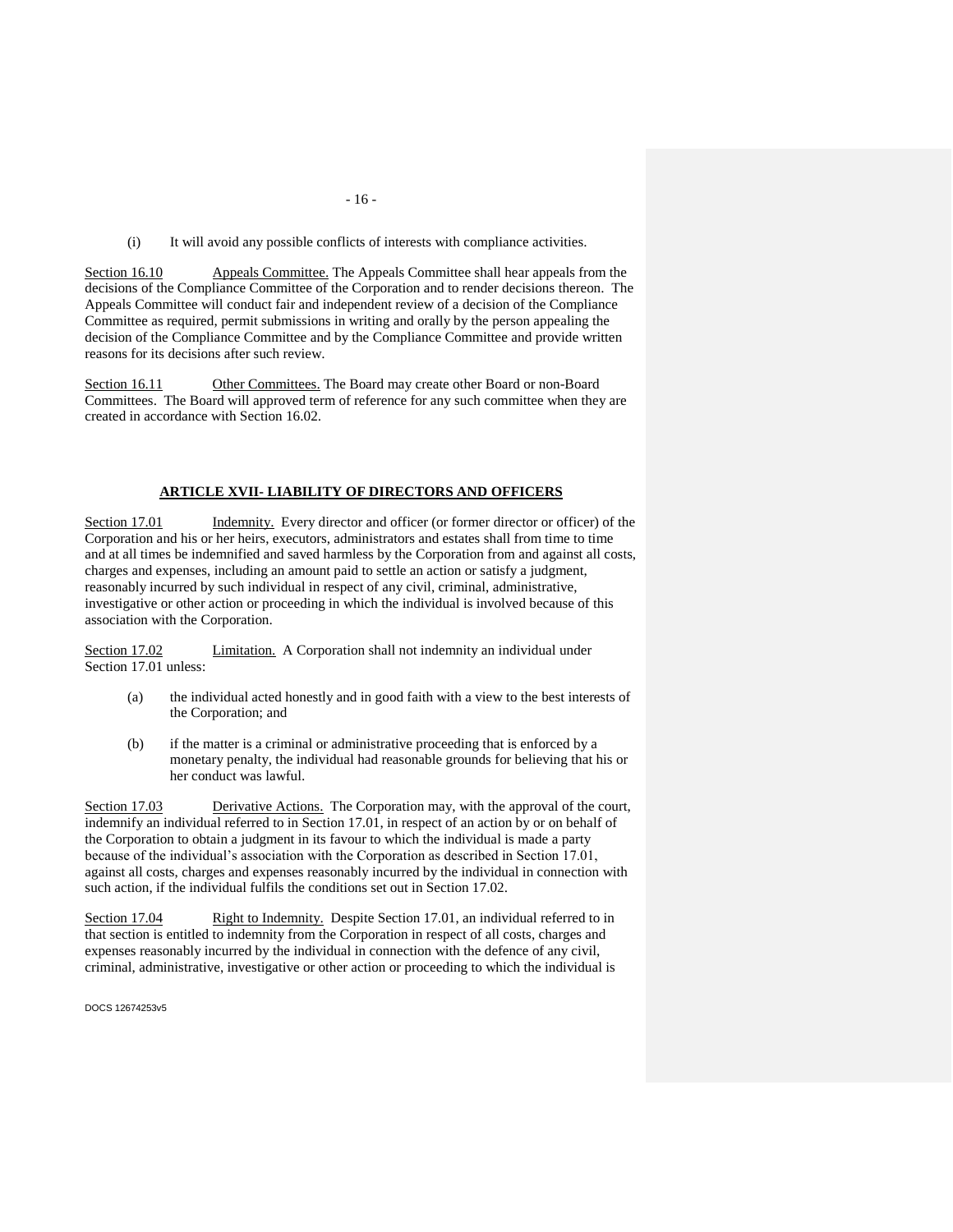subject because of the individual's association with the Corporation as described in Section 17.01, if the individual,

- (a) was not judged by any court or other competent authority to have committed any fault or omitted to do anything that the individual ought to have done; and
- (b) fulfils the conditions set out in Section 17.02.

Section 17.05 Insurance. The Corporation may purchase and maintain insurance for the benefit of an individual referred to in Section 17.01 against any liability incurred by the individual,

- (a) in the individual's capacity as a director or officer of the Corporation; or
- (b) in the individual's capacity as a director or officer, if the individual acts or acted in that capacity at the Corporation's request.

## **ARTICLE XVIII- CONFLICTS OF INTEREST**

Section 18.01 **Interest in Contracts.** Subject to compliance with the *Act*, the *One Call Act* and the applicable provisions of the by-laws of the Corporation, no director or officer shall be disqualified from such position by reason of contracting with the Corporation, nor shall any contract or arrangement entered into, by or on behalf of the Corporation, with any director or officer (or in which such contract or arrangement any such individual is in any way interested) be subject to being voided provided that the director or officer has complied with [Section 18.02.](#page-20-0)

<span id="page-20-0"></span>Section 18.02 Declaration of Interest. Every director or officer who is in any way, either directly or indirectly interested in a contract, transaction or arrangement or a proposed contract, proposed transaction or a proposed arrangement with the Corporation, shall declare such interest to the extent and in the manner required by the *Act*, the *One Call Act* and any policies of the Corporation and shall refrain, to the extent required by the *Act,* the *One Call Act* or the policies of the Corporation, from voting in respect of the contract or arrangement or proposed contract or proposed arrangement.

#### **ARTICLE XIX – SERVICES TO BE PROVIDED BY THE CORPORATION**

Section 19.01 Services. The Corporation will provide the following services:

- (a) provide and maintain a call system, located within the Province of Ontario and operated pursuant to the terms of the One Call Act utilizing the primary telephone number which is the telephone number designated by the Corporation from time to enable an excavator or Member make a locate request by telephone or other means of communication which requires the use of a telephone number;
- (b) provide a digital voice recorder (or equivalent) to record all excavator locate requests. The recording shall identify the date and time of each such recording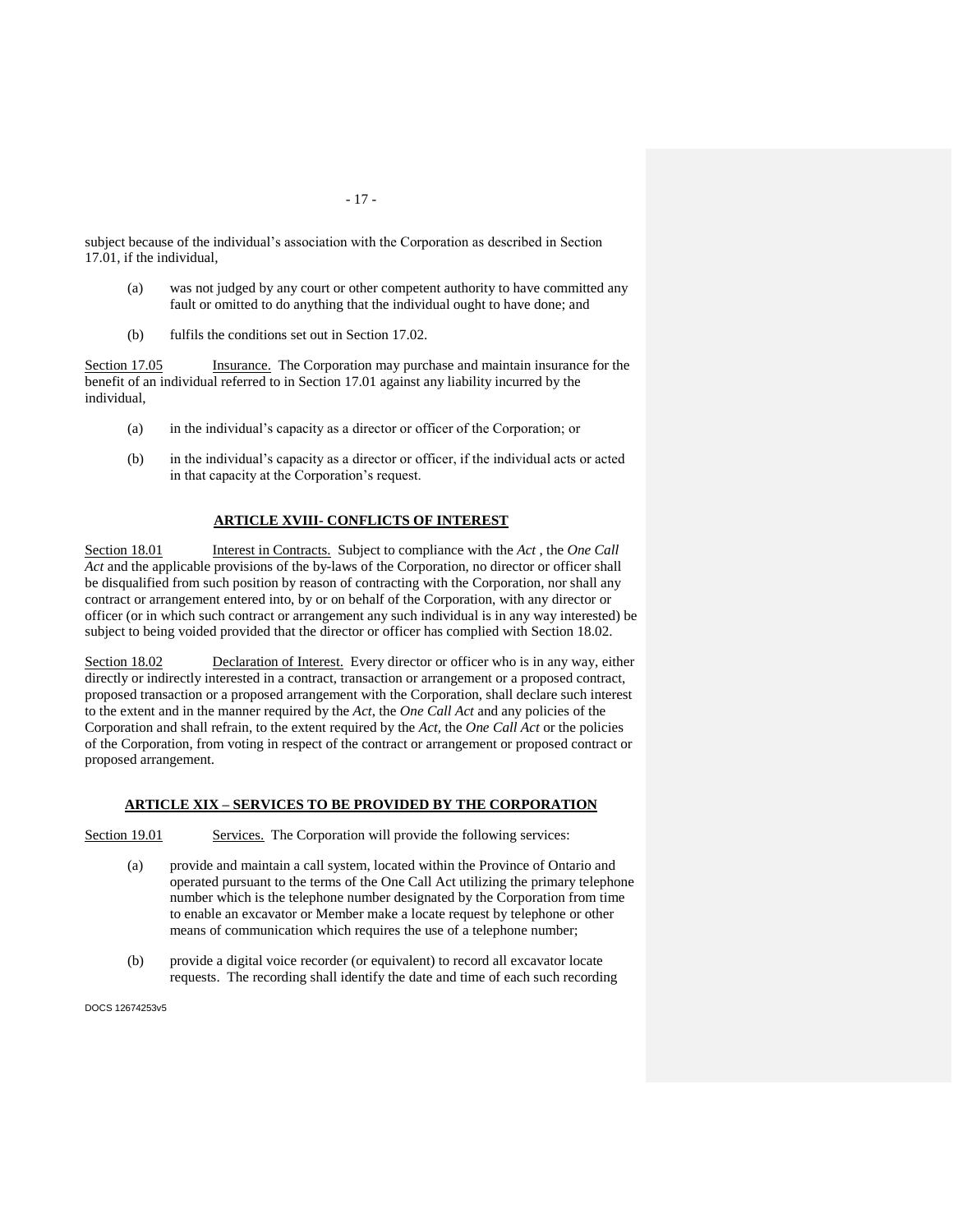and tapes of conversations containing excavator locate requests shall be provided upon request of the Member, the Member to pay the cost of producing the tape;

- (c) retain possession of all original tapes, facsimiles and all other records in its possession or control of excavator locate requests relating to the Member for the period specified in the Specifications. Said tapes, facsimiles and other records shall remain the property of the Corporation at all times but originals may be requested in writing by the Member for the defence of claims or any other reason;
- (d) in the event the testimony or evidence of any of Corporation's employees or agents is requested by the Member to appear before any tribunal, arbitrator, hearing or court of law, regarding work performed for the Member compensation for time and expenses of any such witness for their testimony shall be negotiated between the Corporation and the Member at that time but in any event, shall not be greater than the current rate of remuneration;
- (e) provide reasonable and adequate security in connection with all information provided to the Corporation by the Member and all communications from the Corporation to the Member and keep confidential information provided to it by Members that is confidential to the Member and made knwn to the Corporation as such or a reasonable person ought to know is confidential to the Member;
- (f) ensure that any computer system which it will use to interface or communicate with any of the Member's systems does not contain any pre-programmed devices which could affect the operation and performance of the Member's computer system without the Member's authorization. The foregoing includes, without limiting the generality of the foregoing, devices such as viruses, bugs, "time bombs", "drop dead devices", and "Trojan horses";
- (g) ensure that any computer system which will interface or communicate with any of the Member's systems will provide sufficient security to prevent any unauthorized access to the Member's system through Corporation's computer system; and
- (h) ensure the primary telephone number shall be a toll-free number.; and
- (i) ensure that the call system is operated in compliance with the performance standards and specifications annexed hereto as Schedule 4, as revised or replaced from time to time and approved by the Board of Directors Members.

DOCS 12674253v5 Section 19.02 Dispute Resolution.If a dispute arises between a Member and the Corporation, the Member shall deliver to the Corporation all information available to the Member in writing regarding the dispute to the **Operations Manager** Executive Director of the Corporation. If the dispute is unable to be resolved or unable to meet a mutually agreed timeline by the Operations Manager of the Corporation, the dispute shall be raised to the Executive Director of the Corporation. Should the dispute remain unresolved or unable to meet a further mutually agreed timeline, the issue will be brought forth to the requisite Committee. If a resolution cannot be found at this level or the Committee is unable to meet a further mutually

**Commented [BH22]:** Schedule 4 is proposed for deletion

**Commented [BH23]:** Simplifies dispute resolution process

- 18 -